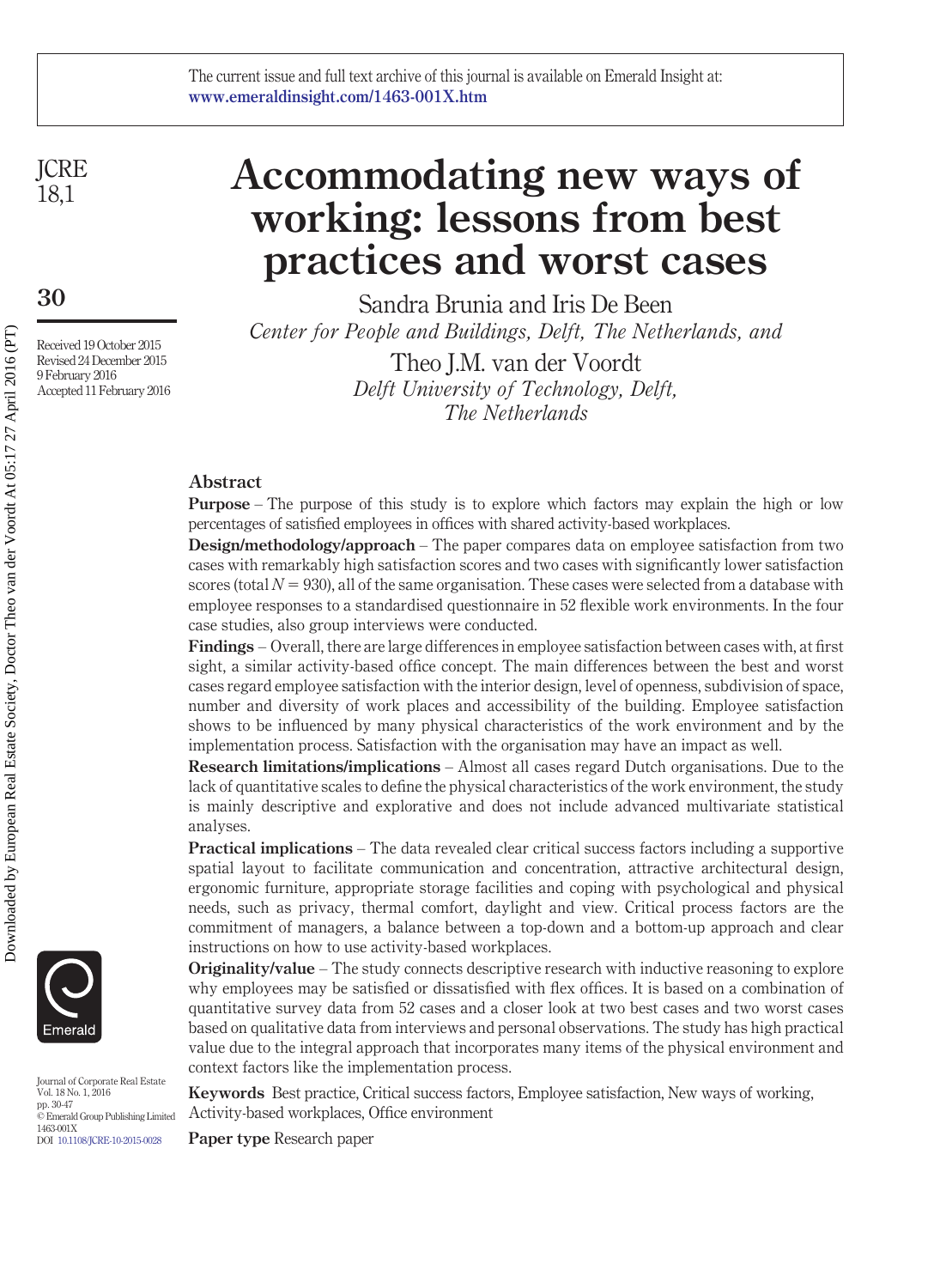## **1. Introduction, purpose of the study and research questions**

*1.1 In search for the "best" office concept*

In the 1970s, various organisations started to experiment with open offices, also called landscape offices or "Burolandschaft". Open offices were assumed to better support communication and collaboration than cellular offices, due to the visibility and proximity of colleagues and easy interactions [\(Bedoir, 1979;](#page-15-0) [Van Meel, 2000\)](#page-17-0). Other expected benefits include improved use flexibility due to an easier re-arrangement of workplaces and cost savings by reduced circulation and construction space (fewer corridors, less walls). In practice, however, employees complained about lack of privacy, difficulties with concentration, distraction by colleagues talking to each other and by phone calls and the phenomenon of the sick building syndrome: health complaints due to a poor indoor air quality and lack of personal control [\(Block and Stokes, 1989;](#page-15-1) [Hedge,](#page-16-0) [1982;](#page-16-0) [Sundstrøm](#page-16-1) *et al.*, 1982; [Zalesney and Farace, 1987;](#page-17-1) [Brennan](#page-15-2) *et al.*, 2002; [Banbury](#page-15-3) [and Berry, 2005\)](#page-15-3). The debate about the pros and cons of open offices is still going on in academic journals [\(Purdey and Leifer, 2012;](#page-16-2) [Kim and De Dear, 2013\)](#page-16-3) and on discussion sites such as LinkedIn.

In the early 1990s, so-called combi-offices came up, starting in Sweden, to combine the benefits of cellular offices (opportunities to concentrate, privacy and personal control) and the benefits of open offices (easier contact with colleagues) by providing small enclosed spaces with assigned desks clustered around shared facilities in an open setting. From the mid-nineties, sharing of non-assigned activity-based workspaces was introduced as well, both to provide a variety of workplaces that fit best with the various activities of the employees and to cope with low-occupancy levels of personally assigned desks. As such, organisations wanted to improve the effectiveness and efficiency of costly resources. Nowadays, worldwide numerous organisations have adopted the concept of "New Ways of Working" (NWoW) and shared activity-based workplaces, also referred to as new offices, flexible offices, flex offices or non-territorial offices. The main drivers behind shared use of activity-based workspaces are similar to the ones behind open offices: stimulating communication and collaboration and cost reduction [\(Becker, 2004;](#page-15-4) Allen *et al.*[, 2004\)](#page-14-0). Related objectives are increasing productivity due to improved collaboration and a better fit of activity-based workplaces with the variety of tasks and the psychological needs of modern knowledge workers, that is autonomy and freedom of when, where and how to work, stimulating innovations, supporting (change of) culture and contributing to sustainability by reducing the footprint [\(van der Voordt,](#page-16-4) [2003;](#page-16-4) [Haynes, 2008;](#page-16-5) [van der Voordt](#page-16-6) *et al.*, 2012a, [2012b\)](#page-17-2). It is expected that new ways of working in flex offices will have a positive impact on these items, both from a business point of view (efficiency and productivity) and from the perspective of the employees (support of work processes and freedom of where to work).

## *1.2 Conflicting outcomes*

Many authors have discussed interesting projects from leading companies and the need for new work environments due to innovative IT devices that enable to work where, when and how people want [\(Duffy, 1992;](#page-15-5) [Becker, 1993;](#page-15-6) [Aronoff and Kaplan, 1995;](#page-15-7) [Duffy](#page-15-8) [and Powell, 1996;](#page-15-8) [Worthington, 1997;](#page-17-3) [Becker, 2004\)](#page-15-4). Most books on reinventing the workplace and advanced workplace strategies show a positive and optimistic picture. The concept seems to address the need for personal control over the environment and provides an opportunity to choose a workplace that fits best with personal needs and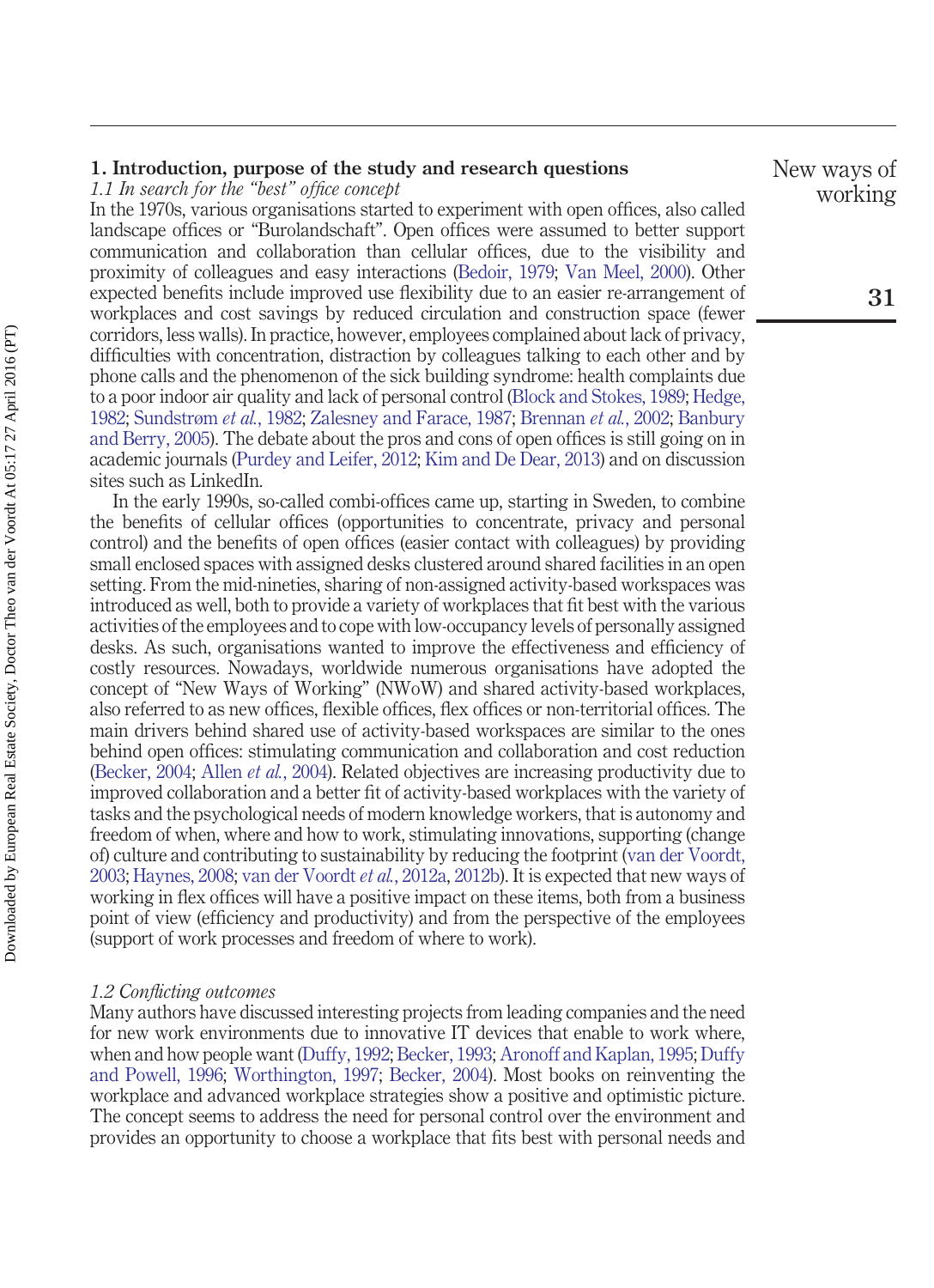work processes. Both factors are considered important elements for satisfaction and productivity [\(Leaman, 1995;](#page-16-7) [Bodin-Danielsson and Bodin, 2008;](#page-15-9) [Bakker, 2014\)](#page-15-10). However, evaluations based on employee surveys are usually more critical. Although many people can cope well with shared use of activity-based workplaces, quite a number of people complain about a lack of privacy, poor support of work requiring concentration and insufficient storage space [\(van der Voordt, 2004;](#page-17-4) [Maarleveld](#page-16-8) *et al.*, [2009;](#page-16-8) Blok *et al.*[, 2009;](#page-15-11) [Gorgievski](#page-15-12) *et al.*, 2010; [Appel-Meulenbroek](#page-14-1) *et al.*, 2011; [Riratanaphong and van der Voordt, 2011;](#page-16-9) [van der Voordt](#page-16-6) *et al.*, 2012a, [2012b;](#page-17-2) [De Been](#page-15-13) [and Beijer, 2014;](#page-15-13) [Appel-Meulenbroek](#page-14-2) *et al.*, 2015; [van der Voordt](#page-17-5) *et al.*, 2016). When people are prohibited to personalise the work environment, they seek additional ways to make the environment familiar and pleasant and to mark their identity [\(Brunia and](#page-15-14) [Hartjes-Gosselink, 2009\)](#page-15-14).

#### *1.3 In search of predictors of success*

Because many variables may influence the levels of satisfaction in real-life situations, it is hard to define cause-effect relationships and to trace which particular characteristics of the work environment are leading in success or failure of a flex office. Satisfaction about the shared use of activity-based workspaces can be influenced by inter alia the spatial layout, the flex-ratio, that is the number of available workplaces per person or per full-time equivalent, the level of openness, ergonomics and comfort, employees' experiences with other work environments and physical working conditions, such as the indoor climate.

Apart from the physical environment itself, satisfaction about the organisation, the work processes, colleagues and terms of employment, such as wages, career perspective and number of days of leave, can have a mediating effect on the appraisal of activity-based workspaces [\(Riratanaphong and van der Voordt, 2012\)](#page-16-10). Furthermore, the process of implementation shows to be important [\(van der Voordt, 2003;](#page-16-4) [de Bruyne,](#page-15-15) [2007\)](#page-15-15). Avoiding or reduction of resistance to change is usually a major component of any change management approach. According to [Kreitner and Kinicki \(2007\),](#page-16-11) there is no universal strategy for dealing with resistance. However, sound communication is essential and should at least include four elements:

- (1) inform employees about the change ("what");
- (2) inform employees about the rationale underlying the change ("why");
- (3) organise meetings for answering questions that employees may have; and
- (4) let employees discuss how the change may affect them.

Other factors that contribute to a successful implementation of a new office concept include:

- a clear understanding of the nature of change [\(Finch, 2012\)](#page-15-16);
- an ex ante analysis of the organisation, its work processes and the current accommodation to define the drivers to change, which interventions are expected to be successful and potential resistance to change [\(Hoendervanger](#page-16-12) *et al.*, 2016);
- having clear and unequivocal objectives [\(van der Voordt, 2003;](#page-16-4) [Unger, 2004\)](#page-16-13);
- commitment and shared perceptions among general managers and employees (Beer *et al.*[, 1990;](#page-15-17) [Dewulf and Vos, 1998;](#page-15-18) [Klein and Knight, 2005\)](#page-16-14); and
- adequate aftercare [\(Dewulf and Vos, 1998;](#page-15-18) [van der Voordt, 2003\)](#page-16-4).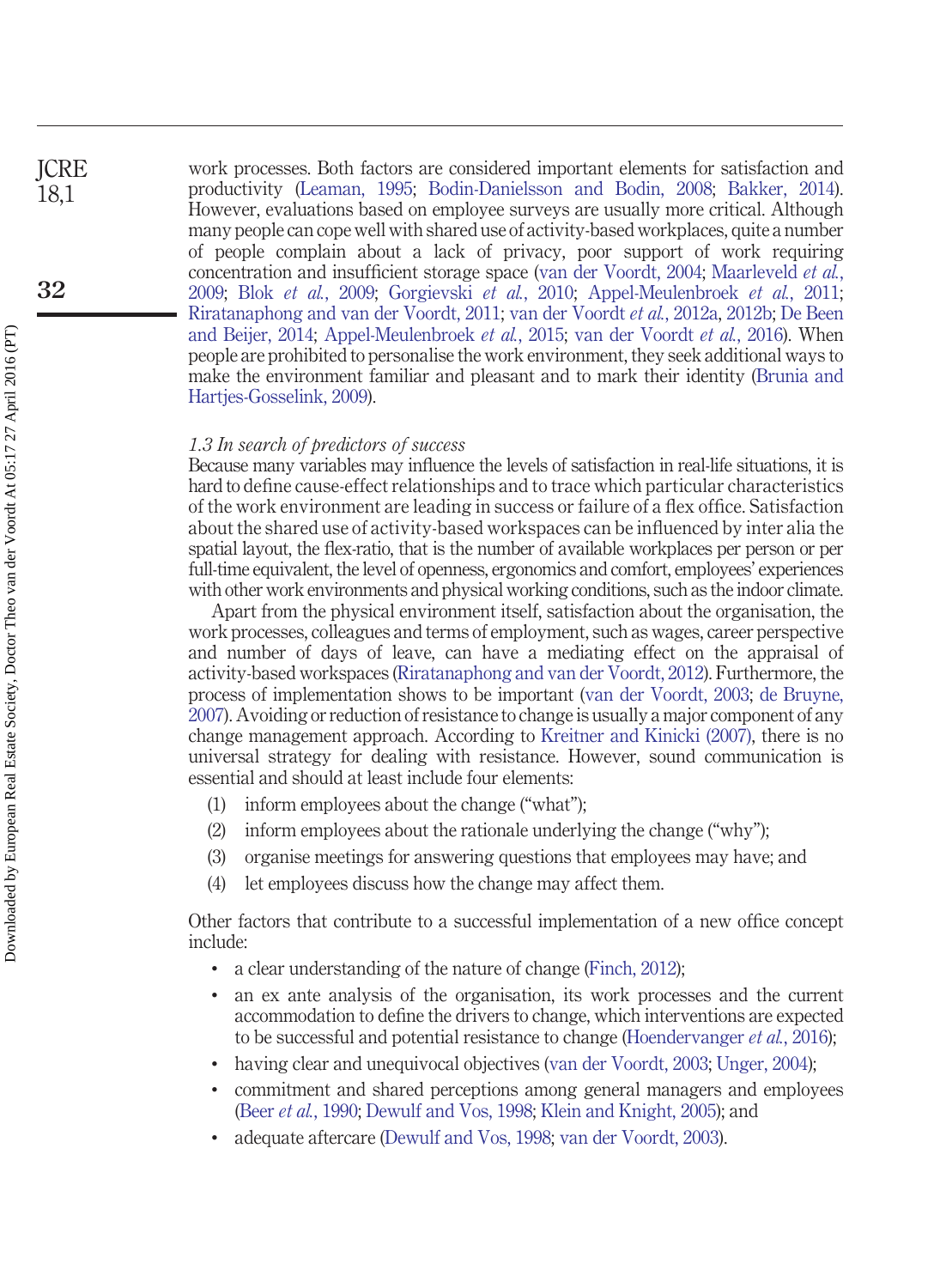## *1.4 Learning from best practices and worst cases*

In most studies, valuable generic conclusions are drawn with regards to the activity-based working concept, some of them based on many cases [\(Appel-Meulenbroek](#page-14-2) *et al.*, 2015; [De Been](#page-15-19) *et al.*, 2015). However, little attention is paid to the differences between successful and unsuccessful cases. Organisations considering the implementation of new ways of working in activity-based work setting can draw benefits from the experience of other organisations that have already implemented activity-based workplaces in a more or less successful way.

It is expected that successfully implemented flexible office concepts have certain design or process characteristics in common that positively influence its success. It is also likely that unsuccessful flexible offices are characterised by corresponding failure factors. To increase our understanding of the factors that account for the success of activity-based offices, this paper aims to answer three research questions:

- *RQ1*. How satisfied or dissatisfied are employees working in flex offices regarding various items of their work environment?
- *RQ2*. What lessons can be learned from best practices and worst cases, that is cases with a remarkable high or low percentage of satisfied employees?
- *RQ3*. What are the critical factors for success or failure of the design and implementation of flexible office concepts?

The many factors and complex relationship between these factors and satisfaction of the end users call for an integrated approach in which many of the possible influential elements are taken into account.

## **2. Methods and data**

Since its foundation, the Center for People and Buildings (CfPB) in Delft, The Netherlands, conducted numerous pre- and post-occupancy evaluations using a standardised questionnaire to measure the employees' (dis)satisfaction with different office environments. This makes it possible to conduct a cross-case analysis and to explore which cases are most successful or less successful.

#### *2.1 Data collection*

The CfPB data were collected by a standardised questionnaire, the work environment diagnosis instrument (WODI) [\(Maarleveld](#page-16-8) *et al.*, 2009). This questionnaire includes 41 items and, depending on the case study, some additional questions. The key questions regard employee satisfaction with the physical work environment and the perceived support of productivity by the work environment. In the current study, the 21 items that focus on employee satisfaction with the work environment were used for the analyses, that is employee satisfaction with the organisation, content of work, architecture and layout of the building, privacy, concentration, communication, indoor climate, facilities and remote working. All items are assessed on a five-point Likert scale ranging from very dissatisfied (1) to very satisfied (5) and the option "not applicable". One item that assesses the overall appreciation with the implementation process, scored on a ten-point Likert scale ranging from lowest score (1) to highest score (10), was also used for analysis. If possible at all, additional in-depth group interviews were conducted as well to understand the reasons for (dis)satisfaction with particular aspects of the work environment. These group interviews were semi-structured and included four to six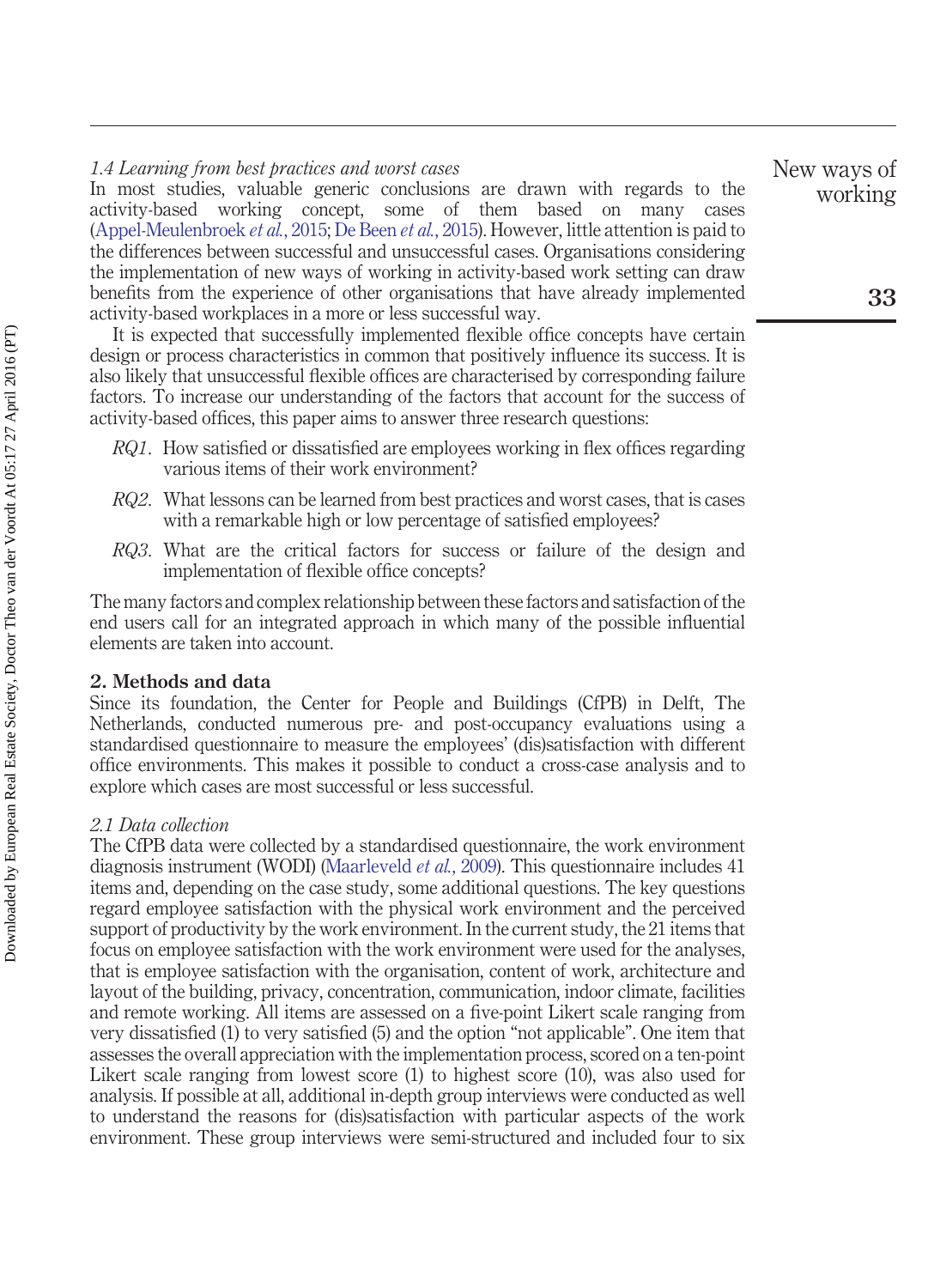employees with different functions [\(De Been](#page-15-19) *et al.*, 2015). Furthermore, an analysis of context information and the implementation process was included, based on interviews, document analysis and personal observations of the physical work environment and employee behaviour. **ICRE** 18,1

## *2.2 Case selection*

The WODI questionnaire of the CfPB has been used in both traditional offices and flexible offices with activity-based workplaces. For this paper, the flexible offices were selected for further analysis. This dataset includes the satisfaction scores of 7,140 respondents from 52 different cases in 21 different organisations. Most cases represent an office building, whereas some cases represent a part of a building, such as a wing or several floors, if this part is considerably different than other parts of the building. A case never entails more than one office building; if so, the case study is split in separate cases. The 52 case studies were conducted between 2007 and 2014, mainly in The Netherlands. All respondents have white-collar functions, ranging from administrative support to research and management in the public and semi-public sector, higher educational institutions and some commercial organisations.

To improve our understanding of why the results differ from case to case, whereas the office concept is rather similar, two cases with high satisfaction levels and two cases with significantly lower satisfaction levels were selected for in-depth analysis. According to [Yin \(2009\),](#page-17-6) best and worst case are critical instance cases from which much can be learned. The following criteria were used for the selection of two successful and two less-successful cases:

- buildings from the same organisation to minimise the influence of the type of organisation and organisational culture;
- for at least half of the items, significant differences between the percentages of satisfied employees in the best and worst cases;
- all with a similar previous situation, that is a cellular office, and a similar new situation, that is a flexible office, with shared use of activity-based workplaces and comparable behavioural rules (e.g. clean-desk policy);
- all with comparable work processes;
- all from The Netherlands;
- responses from at least 50 respondents; and
- the availability of additional qualitative data, derived from group interviews, document analysis and/or observations.

The characteristics of the four selected cases are presented in [Table I.](#page-5-0)

#### *2.3 Data-analysis*

The descriptive part of the analysis consists of a comparison of quantitative data about employee satisfaction in 52 cases and a closer look at the four selected cases, on all 22 items. The differences between the average satisfaction scores on the five-point scale (21 items) and ten-point scale (1 item) in the four cases were tested on statistical significance by ANOVA tests with additional *post-hoc* tests. The explorative part to understand the causes of similarities and dissimilarities between employees' satisfaction in the four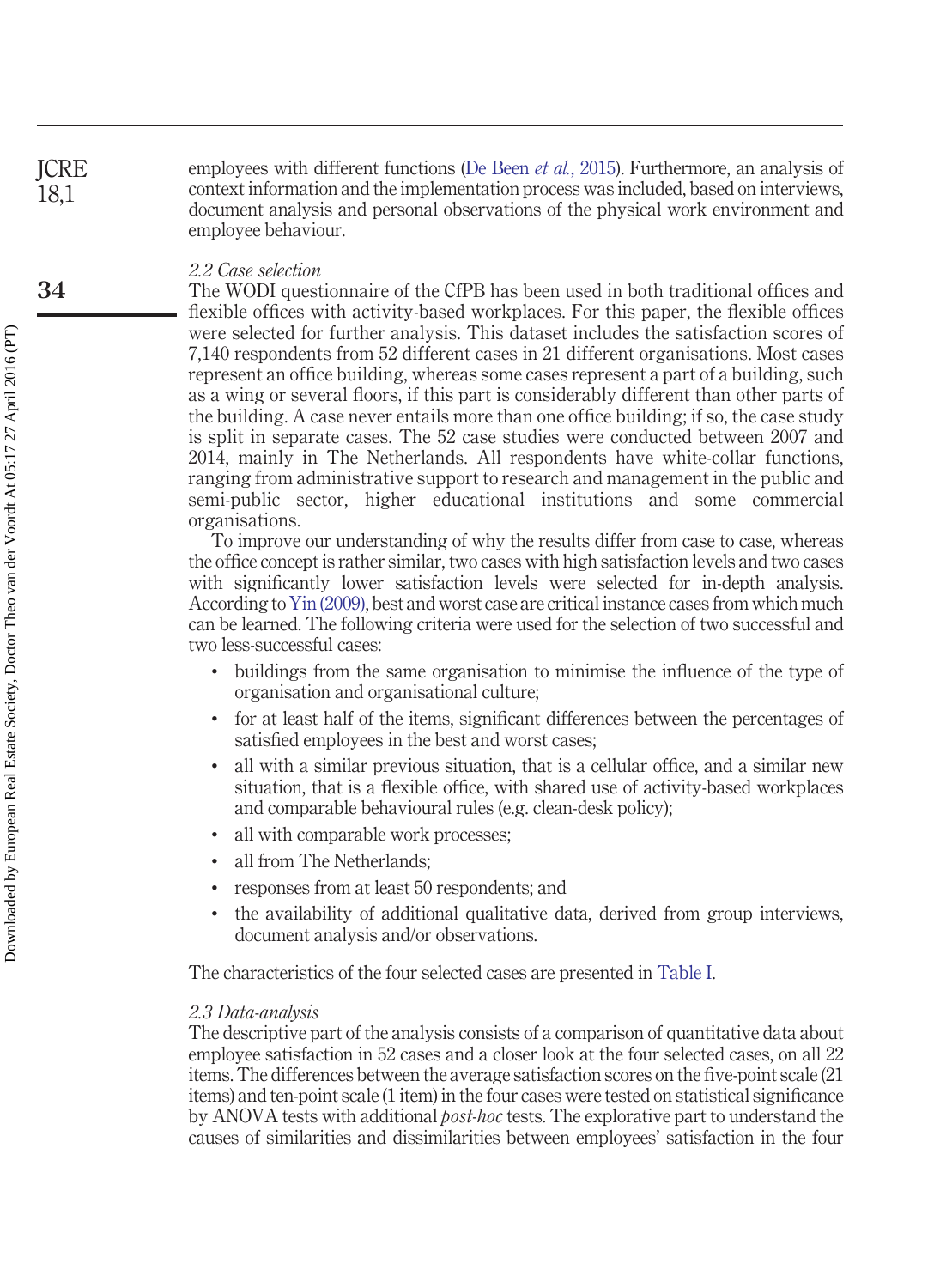cases is based on inductive reasoning. In particular, the qualitative data – group interviews, document analysis and personal observations – have been used to understand and explain the high and low satisfaction levels in the two successful cases and the two less-successful cases.

#### **3. Findings**

[Table II](#page-6-0) shows the percentages of (very) satisfied respondents (score 4 and 5 on the five-point Likert scale) in each of the four selected cases and all 52 cases with shared activity-based workplaces. The table also shows which differences between the average scores on the five-point scales in the four selected cases are statistically significant. Finally, the table shows the respondents' average grade of the implementation process on a scale from 1 to 10.

The percentages of satisfied respondents in the 52 cases show that not all aspects of a flexible work environment are widely appreciated. Aspects that are, in general, appreciated by a high percentage of employees are the accessibility of the building, the architecture and appearance of the building and the opportunities to communicate (all with over 60 per cent satisfied employees). Indoor climate, privacy, archive facilities, opportunities to concentrate and sharing own ideas about the work environment are positively appraised by a much lower percentage of respondents (less than 40 per cent satisfied). However, [Table II](#page-6-0) also shows huge differences between the percentages of satisfied respondents in the 52 cases. For example, while on average 69 per cent of the respondents are satisfied with the opportunity to communicate, in one of the cases only one third (35 per cent) of the respondents are satisfied with this aspect, whereas in another case almost all respondents (92 per cent) are satisfied with this item. This shows that regardless of the seemingly similar office concepts, there are some case-specific factors that really influence the scores.

The largest differences in the percentage of satisfied employees between the two best and two worst cases regard the interior design (86 per cent versus 21 per cent), level of openness (90 per cent versus 33 per cent), subdivision of space (83 per cent versus 29 per cent), number and diversity of work places (81 per cent versus 23 per cent) and accessibility of the building (98 per cent versus 46 per cent). Besides, also the percentage of satisfied employees with regard to the organisation differs a lot, from 84 per cent (best case) to 49 per cent (worst case). In all cases, the majority of the employees are satisfied about the content and complexity of their work (ranging from 73 to 82 per cent).

<span id="page-5-0"></span>

| Characteristics                             | Case 1<br>Successful                 | Case 2<br>Successful                  | Case 3<br>Less successful             | Case 4<br>Less successful             |                                                           |
|---------------------------------------------|--------------------------------------|---------------------------------------|---------------------------------------|---------------------------------------|-----------------------------------------------------------|
| Location                                    | Utrecht                              | Hoofddorp                             | Utrecht                               | Groningen                             |                                                           |
| Built                                       | 1997                                 | 1997                                  | 2005                                  | 2011                                  |                                                           |
| Time NWoW in use                            | 1 vear                               | 1-2 years                             | 1-2 years                             | 1 year                                |                                                           |
| Flex factor                                 | 0.7 workplaces/                      | 0.7 workplaces/                       | 0.7 workplaces/                       | 0.7 workplaces/                       |                                                           |
| Respondents (response rate)<br>Focus groups | person<br>$N = 58(69\%)$<br>2 groups | person<br>$N = 109(60\%)$<br>6 groups | person<br>$N = 372(52\%)$<br>6 groups | person<br>$N = 391(49\%)$<br>7 groups | Table I.<br>Characteristics of the<br>four selected cases |

**35**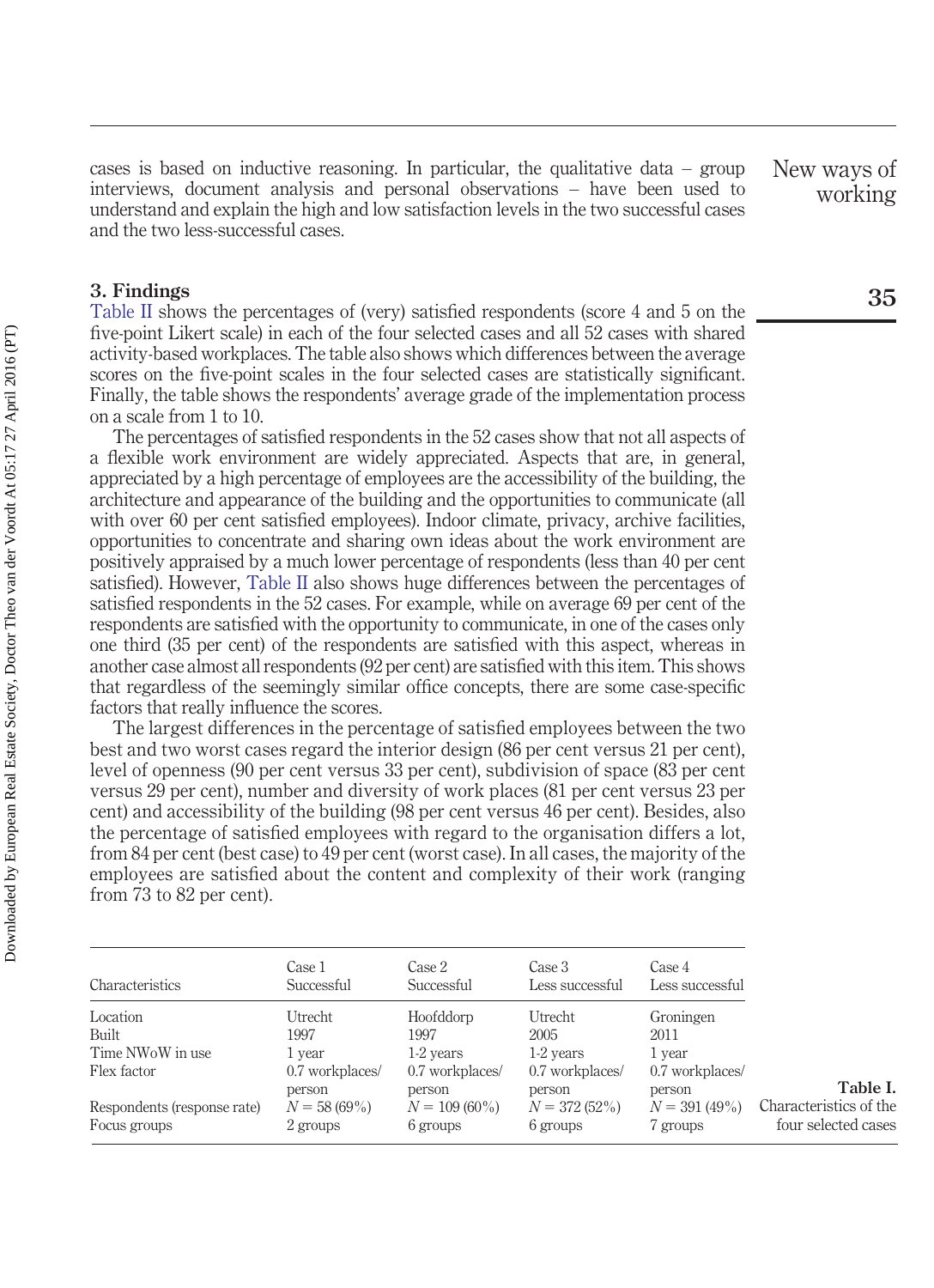| <b>JCRE</b><br>18,1                                                                                                                                                   | lowest score in<br>52 flex cases<br>highest and<br>between<br>Range | 52             | 55                                                   | 60                                            | 79                                 | 24                                               | 65                                                   | 17                                  | 86                                        | $\sqrt{2}$                                    | $\Im$                                            | $74$                                         |               | S6                                   |                                   | 57                                                      |                                                                       | (continued)<br>$72\,$   |
|-----------------------------------------------------------------------------------------------------------------------------------------------------------------------|---------------------------------------------------------------------|----------------|------------------------------------------------------|-----------------------------------------------|------------------------------------|--------------------------------------------------|------------------------------------------------------|-------------------------------------|-------------------------------------------|-----------------------------------------------|--------------------------------------------------|----------------------------------------------|---------------|--------------------------------------|-----------------------------------|---------------------------------------------------------|-----------------------------------------------------------------------|-------------------------|
| 36                                                                                                                                                                    | employees in<br>Lowest % of<br>52 flex cases<br>satisfied           | 26             | ₽                                                    | 7                                             | $^{19}$                            | 12                                               | $^{18}$                                              | $\overline{10}$                     | $20\,$                                    | 19                                            | $^{18}$                                          | $\frac{8}{2}$                                | $\infty$      | G                                    |                                   | $35^{\circ}$                                            |                                                                       | $\overline{17}$         |
|                                                                                                                                                                       | Highest % of<br>employees in<br>52 flex cases<br>satisfied          | 38             | க                                                    | S                                             | $\frac{8}{2}$                      | $\%$                                             | 83                                                   | 53                                  | 88                                        | 88                                            | 2                                                | ೫ ಜ                                          |               | ෂ                                    |                                   | 85                                                      |                                                                       | 89                      |
|                                                                                                                                                                       | respondents<br>Average %<br>in 52 flex<br>satisfied<br>cases        | ౪              | æ                                                    | 89                                            | æ                                  | ଞ                                                | ₽                                                    | $\frac{1}{2}$                       | ಜ                                         | 忑                                             | 忑                                                | 88                                           |               | ೫                                    |                                   | 8 5                                                     |                                                                       | 55                      |
|                                                                                                                                                                       | Range between<br>best and worst<br>case                             | 35             | 6                                                    | 51                                            | 52                                 | $\boldsymbol{\mathcal{S}}$                       | 54                                                   | S3                                  | $38$                                      | 57                                            | 34                                               | 65                                           |               | 41                                   |                                   | $\stackrel{\textstyle\sim}{\scriptstyle\sim}$ $^\infty$ |                                                                       | 28                      |
|                                                                                                                                                                       |                                                                     | 1,2,3          | S                                                    | $\vec{a}$                                     | 1,2,3                              | 2                                                | $1.2\,$                                              | 1,2,3                               | 1,2,3                                     | $\frac{1}{2}$                                 | $\frac{2}{2}$                                    | 1,2,3                                        | $\frac{2}{1}$ | $^{12}$                              | $\frac{2}{1}$ $\frac{3}{1}$       |                                                         |                                                                       | $\sim$                  |
|                                                                                                                                                                       | respondents<br>% of (very)<br>in Case 4<br>satisfied                | $\mathfrak{P}$ | S.                                                   | $\mathbb{S}^2$                                | $\oplus$                           | $\mathbb{Z}$                                     | ଅ                                                    | $\infty$                            | 55                                        | ଅ                                             | ଖ                                                | $\frac{21}{21}$                              |               | ₹                                    |                                   | 亞丝                                                      |                                                                       | B                       |
|                                                                                                                                                                       | respondents<br>$%$ of (very)<br>in Case 3<br>satisfied              | 1,2,4          | 4                                                    | 1,2                                           | 1,2,4                              | $\mathbb{I}^4$                                   | $1.2\,$                                              | $1.2.4\,$                           | 1,2,4                                     | 1.2                                           | $^{12}$                                          | $1,\!2,\!4$                                  | $12\,$        | $^{12}$                              | $1.2\,$                           | $\mathbb{R}^4$                                          |                                                                       | $\mathbb{N}$            |
|                                                                                                                                                                       |                                                                     | 52             | 82                                                   | 넼                                             | 69                                 | 66                                               | 55                                                   | $\mathbb{R}$                        | 29                                        | 22                                            | S)                                               | 945                                          |               | $\mathbb{E}$                         |                                   | <b>BS</b> 20                                            |                                                                       | $45$                    |
|                                                                                                                                                                       | respondents<br>$\%$ of (very)<br>in $Case 2$<br>satisfied           | 34             |                                                      | 34                                            | 1,3,4                              |                                                  | 1,3,4                                                | 1,3,4                               | 1,3,4                                     | 1,3,4                                         | 34                                               | 3,4                                          | 1,3,4         | 1,3,4                                | 1,3,4                             |                                                         |                                                                       | 1,3,4                   |
|                                                                                                                                                                       |                                                                     | 75             | $80\,$                                               | $\ddot{ }$                                    | $\approx$                          | $\rm 60$                                         | $\frac{4}{6}$                                        | 55                                  | 55                                        | 57                                            | 86                                               | $\frac{8}{2}$                                |               | 42                                   |                                   | $74$ $8$                                                |                                                                       | 74                      |
| Table II.                                                                                                                                                             | respondents<br>$%$ of (very)<br>in Case 1<br>satisfied              | 3,4            |                                                      | 34                                            | 2,3,4                              | 2,3,4                                            | 2,3,4                                                | 2,3,4                               | 2,3,4                                     | 2,3,4                                         | 34                                               | 3,4                                          | 2,3,4         | 2,3,4                                | 2,3,4                             | S                                                       |                                                                       | $\mathbb{N}$            |
| Comparison of %<br>satisfied employees                                                                                                                                |                                                                     | 84             | 52                                                   | 55                                            | 98                                 | $\infty$                                         | 83                                                   | 81                                  | 22                                        | $\infty$                                      | 76                                               | 86                                           | 53            | 65                                   |                                   | 86<br>28                                                |                                                                       | $\frac{Q}{P}$           |
| in the four selected<br>cases and the<br>average and highest<br>and lowest $\%$<br>satisfied employees<br>in all 52 cases with<br>shared activity-based<br>workplaces | Aspect of the work<br>environment                                   | Organisation** | Content and complexity of<br>$\operatorname{work}^*$ | Sharing own ideas about<br>work environment** | Accessibility of the<br>building** | Architecture and appearance<br>of the building** | layout of the building***<br>Subdivision and overall | Number and diversity of<br>spaces** | Adjacency and locality of the<br>spaces** | Openness and transparency<br>of environment** | Functionality and comfort of<br>the workspaces** | Interior design appearance<br>and ambiance** | Privacy       | Opportunities to<br>$concentrate***$ | Opportunities to<br>communicate** | Archive facilities**                                    | communication technology<br>(ICT) and ICT-supporting<br>information & | services <sup>***</sup> |

Downloaded by European Real Estate Society, Doctor Theo van der Voordt At 05:17 27 April 2016 (PT) Downloaded by European Real Estate Society, Doctor Theo van der Voordt At 05:17 27 April 2016 (PT)

<span id="page-6-0"></span>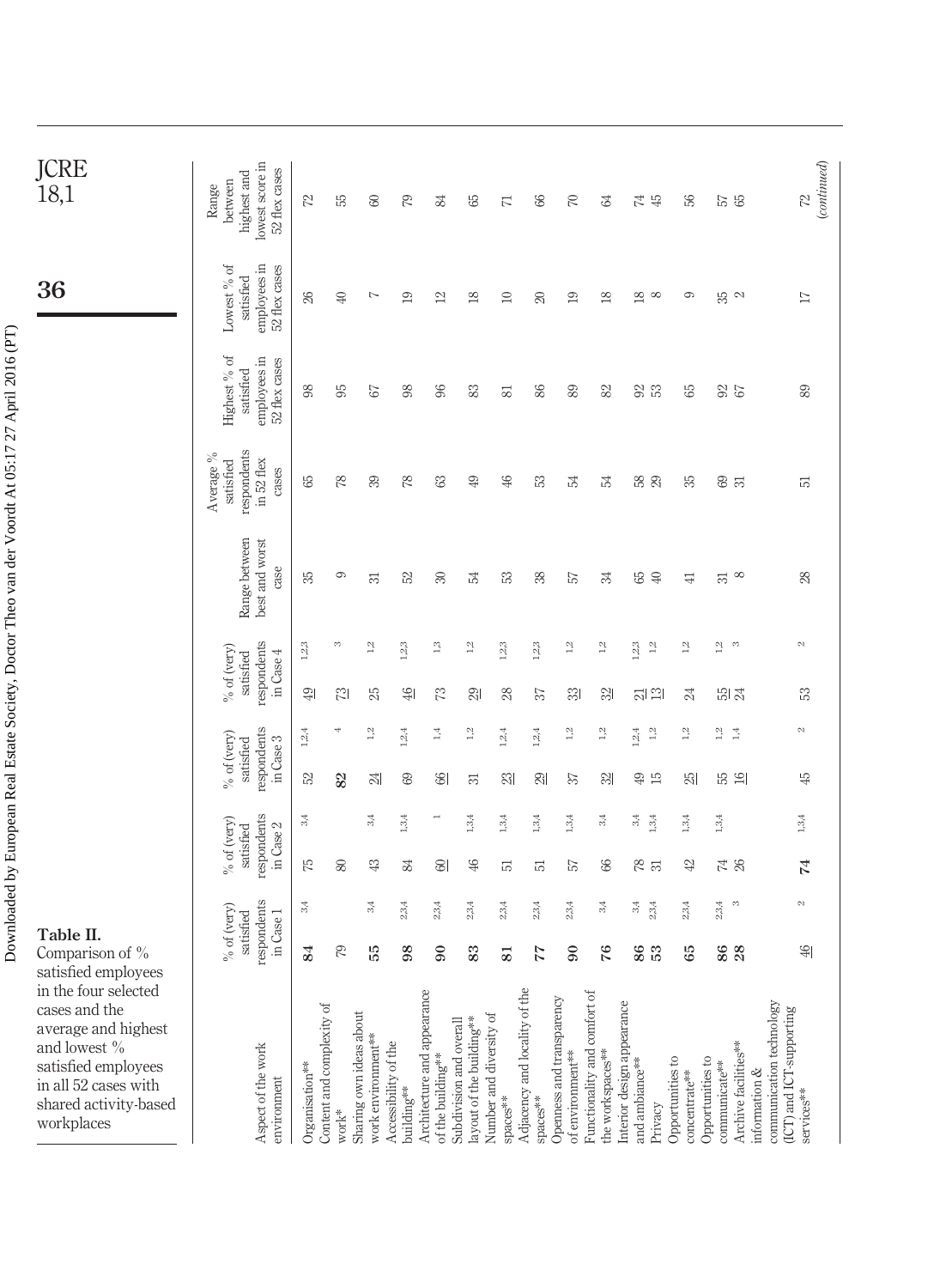| New ways of<br>working | 3.9                                            |                                     |                                   |                      |                     | lowest score in<br>52 flex cases<br>highest and<br>between<br>Range |
|------------------------|------------------------------------------------|-------------------------------------|-----------------------------------|----------------------|---------------------|---------------------------------------------------------------------|
|                        |                                                | 85                                  | 3 2 3 5                           |                      |                     |                                                                     |
| 37                     | 3.6                                            | S                                   | $\frac{26}{14}$                   | $\circ$              | 23                  | employees in<br>Lowest % of<br>52 flex cases<br>satisfied           |
|                        | 7.5                                            | $\infty$                            | 8898                              |                      |                     | Highest % of<br>employees in<br>52 flex cases<br>satisfied          |
|                        | 5.9                                            | 52                                  | 27.38                             |                      |                     | respondents<br>Average %<br>in 52 flex<br>satisfied<br>cases        |
|                        | 2.0                                            | 16                                  | $38$<br>$\sharp$                  | 27                   | ೫                   | Range between<br>best and worst<br>case                             |
|                        | $\mathfrak{g}$                                 |                                     | $\overline{\phantom{a}}$          | 2,3<br>s             | S                   |                                                                     |
|                        | 5.5                                            | 46                                  | $62\,$<br>$29\,$                  | $\overline{15}$      | 57                  | respondents<br>% of (very)<br>in Case 4<br>satisfied                |
|                        | $1.2\,$                                        |                                     |                                   | 1,2,4<br>$1.2.4\,$   | $2.4\,$             | respondents<br>% of (very)<br>in Case 3<br>satisfied                |
|                        | 5.2                                            | $\overline{45}$                     | $\frac{1}{2}$ $\frac{1}{2}$       |                      | $\frac{1}{2}$       |                                                                     |
|                        | $1.3\,$                                        |                                     |                                   | $\infty$<br>3,4      | 3,4                 | respondents<br>% of (very)<br>in Case 2<br>satisfied                |
|                        | $6.0\,$                                        | 54                                  | $^{23}$ $^8$                      | 28                   | 55                  |                                                                     |
|                        | 2,3,4                                          |                                     | 2,3,4                             | $\infty$<br>$\infty$ | 34                  | respondents<br>$%$ of (very)<br>in Case 1<br>satisfied              |
|                        | 72                                             | 62                                  | $78$<br>72                        | 35                   | 65                  |                                                                     |
| Table II.              | Implementation process<br>(grade from 1 to 10) | Opportunities for remote<br>working | Acoustics**<br>${\rm Light}^{**}$ | Indoor climate**     | Facility services** | Aspect of the work<br>environment                                   |

Downloaded by European Real Estate Society, Doctor Theo van der Voordt At 05:17 27 April 2016 (PT) Downloaded by European Real Estate Society, Doctor Theo van der Voordt At 05:17 27 April 2016 (PT)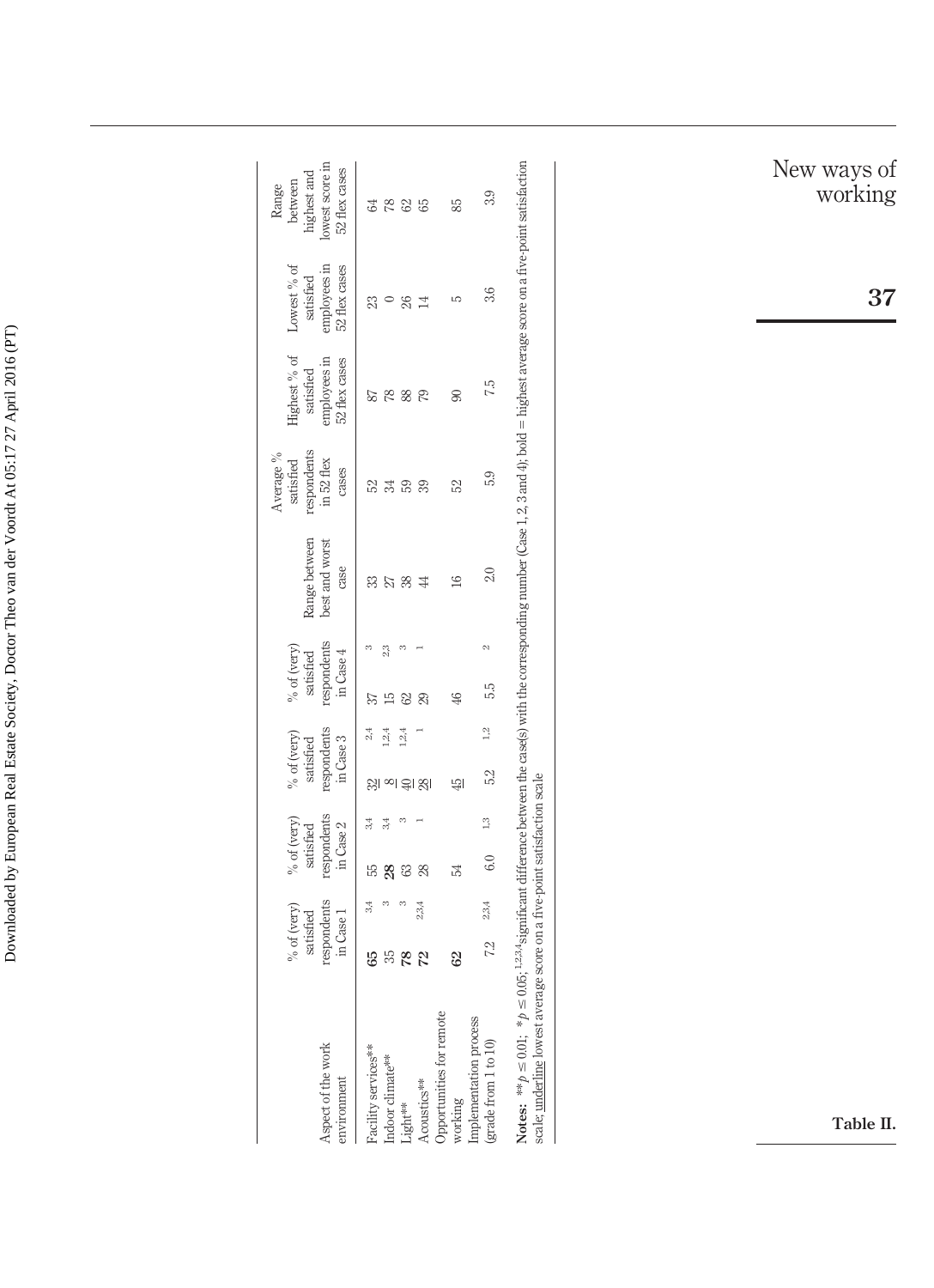The high range of satisfied and dissatisfied employees in different cases shows that there seem to be case-specific factors, presumably related to the physical environment, organisation, management style and the implementation process, that really matter and have a substantial influence on the perception of the activity-based working environment. In the two best cases, especially the first, the implementation process is rated higher compared to the two worst cases.

## *3.1 Possible explanations of high and low employee-satisfaction levels*

Based on the group interviews, document analysis and personal observations, many factors were found that may explain the high and low percentages of satisfied employees. [Table III](#page-9-0) summarises the similarities and dissimilarities between the four selected cases, both regarding the percentage of satisfied employees per item compared to the average percentage of satisfied employees in all 52 flexible cases and possible explanations for the outstanding high or low scores. Below, the main findings per case are further explained.

*3.1.1 Case 1 – high satisfaction levels.* The layout of the building and the mix of available work spaces are highly appreciated. The work environment is situated above a large conference centre with many meeting rooms, available to the users of the work environment. This makes it easy to conduct both planned and *ad hoc* meetings. The work environment itself is rather small and easy to overlook. The office environment is spatially subdivided in two sections by a pantry and an open meeting area. The employees make use of these two sections in a way that fits their needs. People who need interaction with colleagues generally choose a workplace on the left side of the building while people who need more silence and concentration mainly choose a workplace at the right side of the building. The work environment is rather transparent, due to the open spaces and the use of transparent materials (e.g. glass doors). At the same time, sufficient privacy is provided by enclosed spaces. In the interviews, the respondents mentioned that the amount of openness is exactly right. Much attention has been paid to the use of sound-absorbing materials (cork and carpet) and acoustic panels between the work places in the open spaces. Due to these characteristics, it is not surprising that the satisfaction percentages regarding both the opportunities to communicate (86 per cent satisfied respondents versus 69 per cent, on average, in all 52 cases) and opportunities to concentrate (65 per cent versus an average of 35 per cent) are rather high. The high satisfaction with light (78 per cent versus 59 per cent, on average) may be explained by the rather narrow building with plenty access of daylight on both sides, and the use of light-coloured natural materials. Case 1 is located on the top floor of a building with windows on all sides.

The respondents in Case 1 were less positive about the IT and supporting IT facilities. People do not like having to connect laptop cables each time they switch places. The hassle with cables and the loss of time may discourage employees to shift from one workplace to another. Also, the loss of time due to necessary updates of the IT-software made seemed to be a dissatisfier concerning the supporting IT facilities.

Respondents were quite satisfied with the organisation and their work. This may have influenced the positive appraisal of the work environment. The careful implementation process has probably contributed to the positive evaluation as well. The flexible use of workplaces was embraced by the management, and the employees felt sufficiently informed about the new work environment. The concept has been

**ICRE** 18,1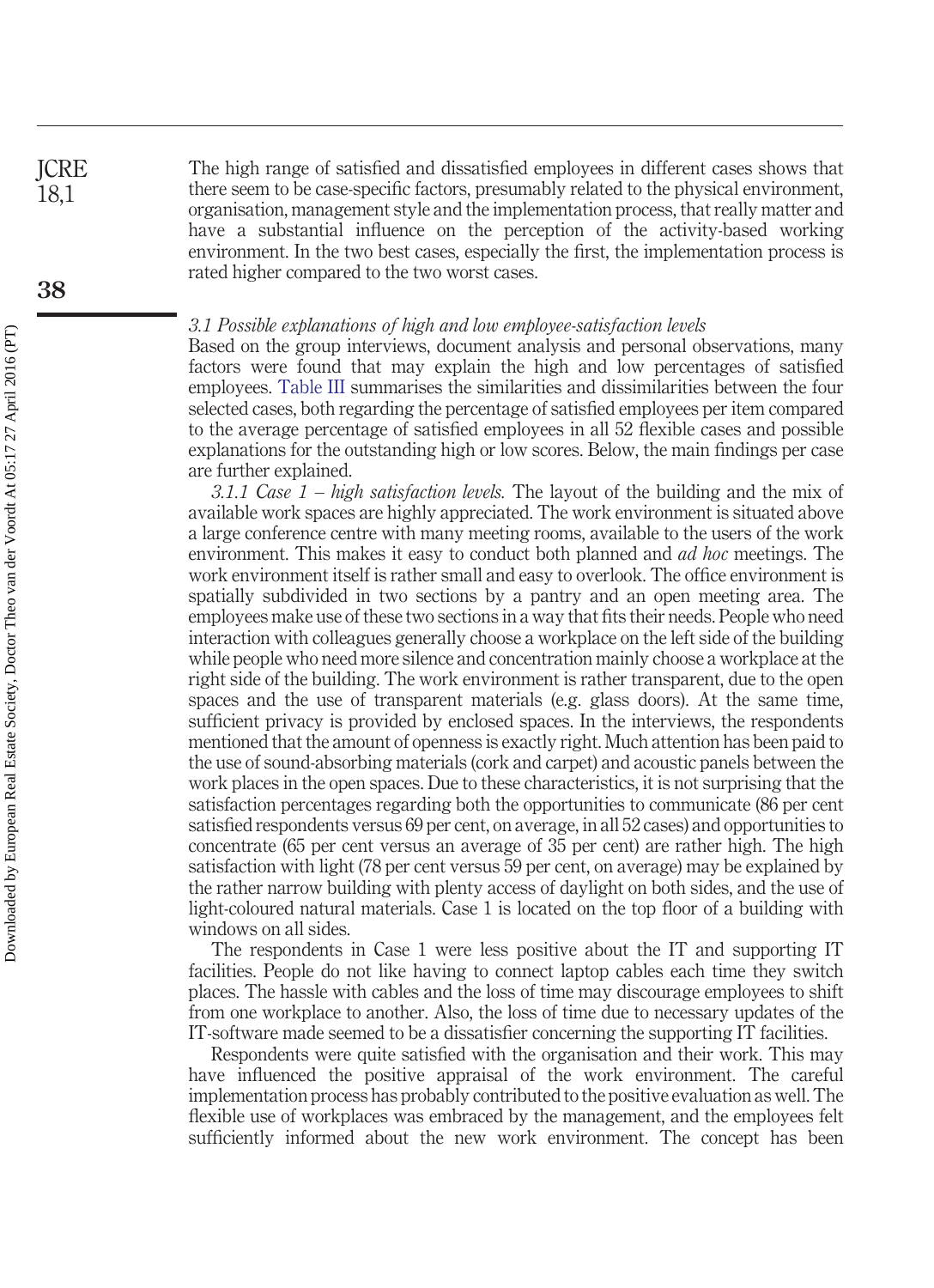| ı                                                  |
|----------------------------------------------------|
| ļ<br>l                                             |
|                                                    |
| l                                                  |
| $\ddot{\phantom{0}}$<br>I                          |
| ı                                                  |
| j                                                  |
| t<br>l<br>$\mathbf$                                |
| ļ<br>֖֖֧֢ׅ֧֪֧֚֚֚֚֚֚֚֚֚֚֚֚֚֚֚֚֚֚֚֚֚֚֚֚֬֝֓֡֡֡֬֓֓֡֡֡֬ |
| l                                                  |
| l                                                  |
|                                                    |
| l<br>l                                             |
| ı                                                  |
|                                                    |
| $\frac{1}{2}$                                      |
|                                                    |
| i                                                  |
| $\ddot{\phantom{a}}$                               |
| j<br>l                                             |
|                                                    |
|                                                    |
| ١<br>ļ                                             |
|                                                    |
| ֖֖֖֚֚֚֚֚֬                                          |
|                                                    |
| ł                                                  |
|                                                    |
| I                                                  |
|                                                    |
| I                                                  |
| i                                                  |
| ı                                                  |
| į<br>l<br>I                                        |
| $\overline{1}$                                     |
|                                                    |
|                                                    |
|                                                    |
|                                                    |
| <b>DOUT</b>                                        |
| Í<br>$\sqrt{2}$                                    |

| Aspect of the work<br>environment                                          |                                                             | Case 1                                                                                                         |                    | Case 2                                                                            |                | Case 3                                                                                           |                | Case 4                                                                                                                      |
|----------------------------------------------------------------------------|-------------------------------------------------------------|----------------------------------------------------------------------------------------------------------------|--------------------|-----------------------------------------------------------------------------------|----------------|--------------------------------------------------------------------------------------------------|----------------|-----------------------------------------------------------------------------------------------------------------------------|
| Organisation**                                                             | $+$                                                         | Commitment of management                                                                                       | $+$                | Commitment of management                                                          |                |                                                                                                  |                | Management not fully committed to<br>the concept and not all of them flex<br>themselves                                     |
| Content and complexity<br>of work*                                         | $\downarrow$                                                |                                                                                                                | $\frac{1}{+}$      |                                                                                   | $\frac{1}{+}$  |                                                                                                  | $+\frac{1}{x}$ |                                                                                                                             |
| Sharing own ideas about<br>work environment**                              | $+$                                                         | Employees involved in concept and<br>design                                                                    | $+\frac{1}{x}$     | Possibility to give feedback in working<br>groups                                 | $\mathbb I$    | Employees could give their opinion<br>about the number and diversity of                          |                | Employees could give their opinion<br>but not all input was implemented                                                     |
| Accessibility of the<br>building**                                         | $+$<br>$^{+}$                                               | Location near central train station                                                                            | $-\frac{1}{2}$     | Location near central train station of a<br>large city                            | $+\frac{1}{1}$ | Far away of railway station; longer<br>travel time due to move to other<br>spaces<br>city        |                | some people have to travel longer<br>Due to a merge of small offices,                                                       |
| appearance of the<br>Architecture and<br>building**                        | $\begin{array}{c} + \\ + \end{array}$<br>$^{+}$             | Light interior with natural materials<br>and plants is very much appreciated                                   | $+\frac{1}{1}$     | Large amount of daylight; light and<br>bright-coloured materials                  | $-\frac{1}{2}$ | Quite large and deep building                                                                    | $+$            | building, which is a price winner<br>Employees are proud of the new<br>and marks the city                                   |
| Subdivision and overall layout of the building***                          | $+$<br>$\frac{1}{2}$                                        | Small floor plan, easy to oversee,<br>two separate areas                                                       | $\frac{1}{+}$      |                                                                                   | I              | Long walking distances; lack of<br>overview; employees work in a<br>different zone than expected |                | Employees work in a different zone<br>than expected and which does not<br>fit to their needs                                |
| Number and diversity of<br>spaces <sup>***</sup>                           | $+$<br>$^{+}$                                               | spaces alternated with enclosed<br>spaces; all types of workplaces<br>Sufficient mix of spaces; open<br>nearby | $\frac{1}{+}$      | Nice diversity of spaces for meeting or<br>working individually                   |                | Popular spaces limited available<br>due to territorial behaviour                                 |                | Enclosed spaces limited available<br>relatively many open spaces<br>due to territorial behaviour;                           |
| Adjacency and locality of<br>the spaces***                                 | $+$<br>$^{+}$                                               | many meeting rooms available at<br>Small floor plan, easy to oversee;<br>short distance                        | $+\frac{1}{x}$     |                                                                                   |                | Needed spaces not always nearby                                                                  |                | Employees need to walk across the<br>building to find the spaces they<br>need                                               |
| transparency of<br>environment <sup>#*</sup><br>Openness and               | $+$<br>$^{+}$                                               | Openness alternated with closed<br>spaces; glass walls                                                         | $+\frac{1}{x}$     |                                                                                   |                | Glass walls should be less<br>transparent                                                        |                | Open space is relatively large; lack<br>of privacy                                                                          |
| Functionality and<br>comfort of the<br>workspaces**                        | $+$<br>+<br>+                                               |                                                                                                                | $+$                | workspaces are equally facilitated with<br>Sufficient diversity, but not all<br>Ë |                |                                                                                                  |                |                                                                                                                             |
| appearance and<br>Interior design<br>ambiance**                            | $+$<br>+<br>+                                               | Light, coloured, natural materials                                                                             | $+$<br>$+$<br>$+$  | Light and coloured materials                                                      | $+\frac{1}{1}$ | Dark (grey) with some bright-<br>coloured accents                                                |                | Colourless interior; use of raw and<br>sober materials (e.g. concrete)                                                      |
| Privacy                                                                    | $+$<br>$^{+}$                                               | Sufficient enclosed spaces and use<br>of acoustic materials                                                    | $+\right\rangle +$ | Conversations could be easily<br>overheard                                        | $\vert$        | Large open spaces                                                                                |                | Large open spaces; no space for<br>confidential telephone calls                                                             |
| Opportunities to<br>$concentrate^{\ast\ast}$                               | $\begin{array}{c} + \\ + \\ + \end{array}$<br>$\frac{1}{2}$ | Quiet zone supports concentration;<br>sufficient enclosed spaces                                               | $rac{1}{+}$        | Sounds from surroundings are<br>distracting                                       |                | distraction; enclosed spaces often<br>Large open spaces with much<br>occupied by the same person |                | $_{\footnotesize (continued)}$<br>claiming behaviour; too much<br>Not enough enclosed spaces;<br>distraction in open spaces |
| different satis<br>levels, b<br>group inte<br>document a<br>and p<br>obser | and r<br>explanations                                       | Ta<br>Satisfactio<br>per aspect p<br>compared<br>average sati<br>scores in                                     |                    |                                                                                   |                |                                                                                                  |                | New wa<br>WO1                                                                                                               |

New ways of working

**39**

# ble III.

<span id="page-9-0"></span>n levels per case .<br>with the sfaction 52 cases possible s for the sfaction ased on erviews, analysis bersonal vations: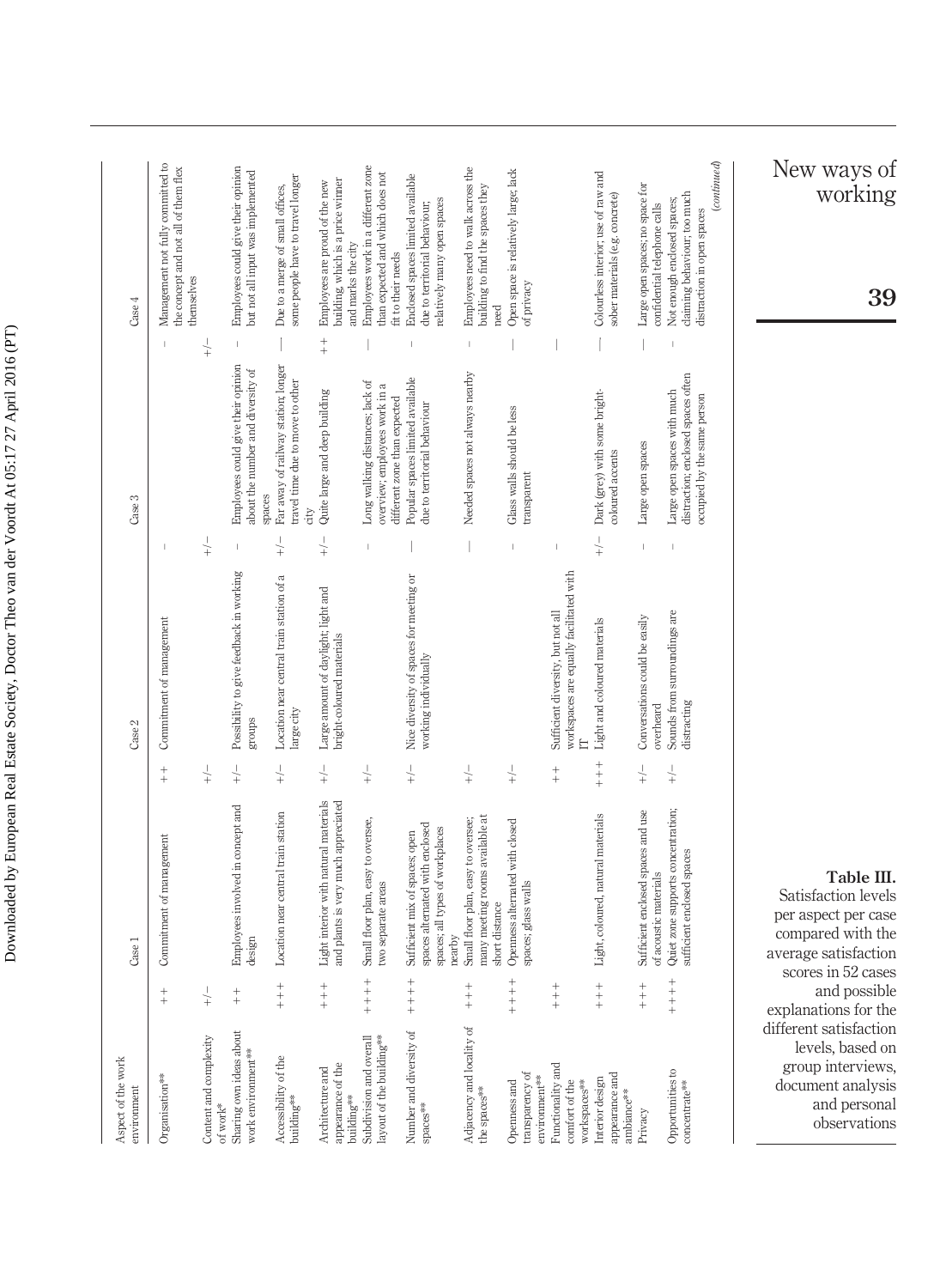| Table III.                                       |                                                      |                                                                                                  |                                         |                                                                                                                                                                                                                                                                                    |                |                                                                                                  | 40                                                                                                                                    | JCRE<br>18,1 |
|--------------------------------------------------|------------------------------------------------------|--------------------------------------------------------------------------------------------------|-----------------------------------------|------------------------------------------------------------------------------------------------------------------------------------------------------------------------------------------------------------------------------------------------------------------------------------|----------------|--------------------------------------------------------------------------------------------------|---------------------------------------------------------------------------------------------------------------------------------------|--------------|
| Aspect of the work<br>environment                |                                                      | Case 1                                                                                           |                                         | Case 2                                                                                                                                                                                                                                                                             |                | Case 3                                                                                           | Case 4                                                                                                                                |              |
| Opportunities to<br>communicate**                | $+$                                                  | communi-cation; meeting rooms<br>nearby, but often occupied or<br>Open zone supports<br>no-shows | $+\frac{1}{x}$                          | Large pantry areas with meeting tables                                                                                                                                                                                                                                             |                | Meeting rooms not always<br>sufficiently nearby                                                  | meeting rooms (everything is fully<br>Problems with booking large<br>booked/many no-shows)                                            |              |
| Archive facilities***                            | $\frac{1}{+}$                                        | digital archive system is not yet<br>1 m of personal archive space;<br>fully developed           | $\frac{1}{+}$                           | 1 m of personal archive space                                                                                                                                                                                                                                                      | $\mathbb{I}$   | 1 m of personal archive space                                                                    | digital archive system is not yet<br>1 m of personal archive space;<br>fully developed<br>$\mathbf{I}$                                |              |
| ICT and ICT-supporting<br>services <sup>##</sup> | $\frac{1}{+}$                                        | Loss of time due to problems with<br>connecting cables                                           | $+$                                     |                                                                                                                                                                                                                                                                                    | $+\frac{1}{1}$ | familiar with possibilities of their<br>Employees were not always<br>devices                     | $+\frac{1}{x}$                                                                                                                        |              |
| Facility services <sup>**</sup>                  | $+$                                                  |                                                                                                  | $\frac{1}{+}$                           | Complaints about cleaning services                                                                                                                                                                                                                                                 |                | Lack of feedback on employees'<br>complaints                                                     | I,                                                                                                                                    |              |
| Indoor climate**                                 | $\frac{1}{+}$                                        | Too warm on one side or too cold on<br>the other side of the building                            | $\frac{1}{+}$                           | Big differences in temperatures<br>between floors                                                                                                                                                                                                                                  |                | Too warm (south side) or too cold<br>(north side); no clear response to<br>employees' complaints | about sustainability not answered;<br>High ambitions and expectations<br>too warm (south side) or too cold<br>(north side)<br>$\vert$ |              |
| ${\rm Light^{**}}$                               | $+$                                                  | Much daylight (windows on all<br>sides); light-coloured materials                                | $\frac{1}{+}$                           | Much daylight; light-coloured materials                                                                                                                                                                                                                                            |                | Quite deep building with limited<br>daylight; dark materials                                     | Many windows; possibility to open<br>windows is appreciated<br>$+\frac{1}{x}$                                                         |              |
| Acoustics <sup>**</sup>                          | $\begin{array}{c} + \\ + \\ + \end{array}$<br>$^{+}$ | Use of sound-absorbing materials;<br>acoustic panels                                             | $\label{eq:1} \quad \  \  \, \parallel$ | Lack of acoustic measures; insufficient<br>acoustic isolation                                                                                                                                                                                                                      |                |                                                                                                  | Lack of acoustic measures in open<br>space; conversations easily                                                                      |              |
| Opportunities for remote<br>working              | $+$                                                  |                                                                                                  | $+\frac{1}{x}$                          |                                                                                                                                                                                                                                                                                    | $\frac{1}{+}$  |                                                                                                  | overheard<br>$+\frac{1}{x}$                                                                                                           |              |
| Implementation process<br>(based on interviews)  |                                                      | tour through new environment; time<br>Employees involved; workshops;<br>schedule visable         |                                         | employees; representatives employees<br>Sufficient information for most<br>involved                                                                                                                                                                                                |                | involved; no supervision on proper<br>Employees not sufficiently<br>use                          | involved; no reactions to problems<br>Employees not sufficiently<br>supervision on proper use<br>in work environment; no              |              |
| $empty$ cell $=$ no remarkable issues;           |                                                      | * statistically significant differences between cases $p < 0.05$ ;                               |                                         | Notes: $+/- < 10\%$ above or below average; $+ + 10\cdot19\%$ above average; $+ + + 20\cdot29\%$ above average; $- + 10\cdot19\%$ below average; $-20\cdot29\%$ below average; $- - 30\cdot39\%$ below average;<br>** statistically significant differences between cases $p<0.01$ |                |                                                                                                  |                                                                                                                                       |              |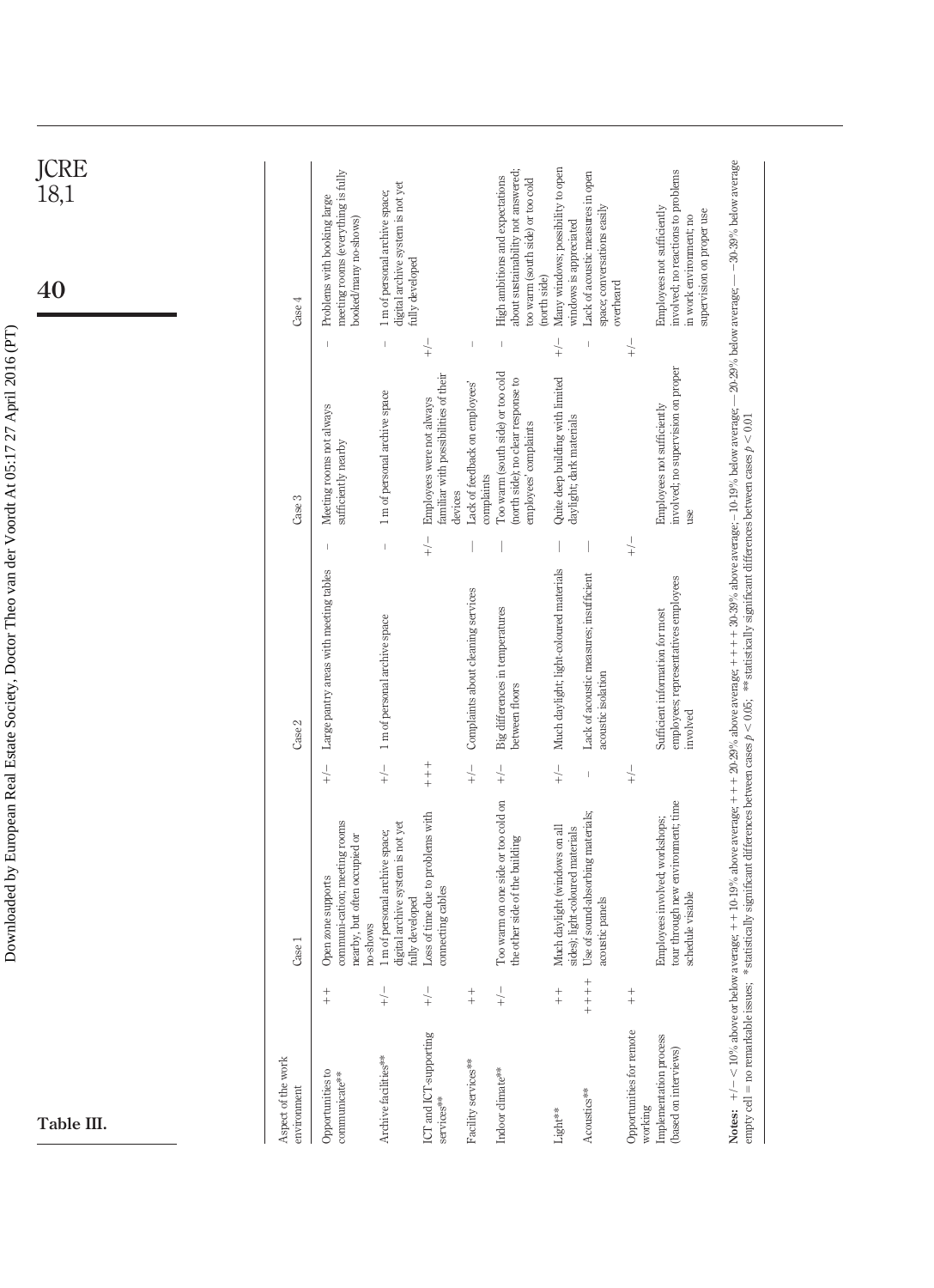elaborated in cooperation with the employees, which the respondents appreciated greatly. The architect offered the opportunity to be involved in the design process. Employees were also involved in a workshop about the new way of working, got a tour through the new work environment during its construction and had a clear view on the time schedule of the relocation.

*3.1.2 Case 2 – high satisfaction levels.* The large amount of daylight in the work environment, the use of light and bright-coloured materials and the large pantry areas with tables that people can use to communicate, work or just drink their coffee are much appreciated here. The layout of the work environment offers a high diversity of work and meeting spaces, open and enclosed. The acoustics are a bit more problematic, due to a lack of acoustic measures. Some walls are not sufficiently acoustically isolated and conversations can be easily overheard, even from enclosed rooms.

The IT services are very well-appreciated, whereas the IT facilities are not very different compared to other cases. A possible explanation might be that many respondents work at an IT department and are probably more comfortable with using flexible IT facilities.

The respondents of Case 2 were also quite satisfied with the organisation in comparison to the other cases. During the implementation process, the employees had the possibility to give feedback on the office design by attending working groups regarding the relocation, which is appreciated. Most employees felt sufficiently informed about the new work environment.

*3.1.3 Case 3 – low satisfaction levels.* The interior of this building is quite dark, due to the use of dark colours with only a few bright-coloured accents and the depth of the building, which results in limited daylight in the middle zones. The office with over 700 employees is quite large, with wide open spaces and long distances between different parts of the building. This makes it difficult to have an overview of the available spaces and to find colleagues. Due to organisational changes during the process, a number of employees had to work in another area than initially planned, with less concentration spaces. The places in the open spaces are rather large and not very popular due to distractions by sounds and movements of colleagues and the perceived lack of privacy. Various glass walls and glass doors have been made less transparent because of the experienced lack of privacy and for reasons of safety (sometimes people hurt themselves, not being aware of the glass). The enclosed workplaces dedicated to concentration work, small meetings or teamwork are much more popular and often (kept) occupied all day by the same person(s). According to the respondents, there are not always sufficient workplaces available for everyone, which resulted in claiming behaviour.

Regarding the IT facilities, not all employees are familiar with the possibilities of their devices. Some people think they have to log off and on every time they shift from one work place to another, while they actually can just close their laptop and open it again to continue.

The location in the building determines whether people experience the environment as too hot (south side) or too cold (north side). The employees invented their own provisional solutions to problems, for example by placing an umbrella in front of the ventilation grille to prevent air flows. Responses from the interviews suggest that more explicit feedback on complaints could reduce the dissatisfaction about the indoor climate.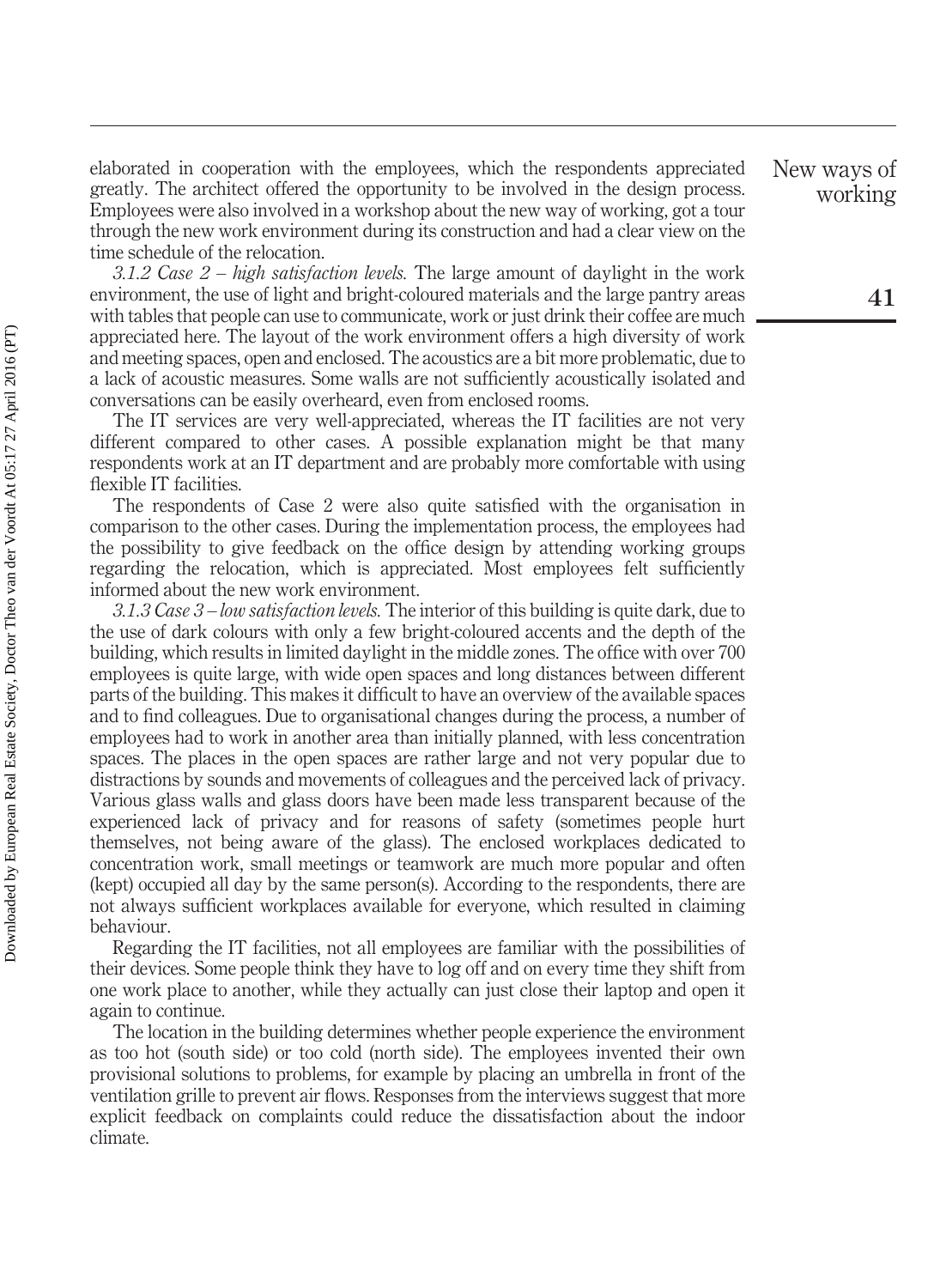The employees are less satisfied about their organisation than the employees in Cases 1 and 2. The employees are also less satisfied about the implementation of the flexible and activity-based office concept. They feel like the architecture of the building was of more importance than the people that have to work inside of the building. They respond by not being sufficiently involved in the change process and mention a lack of supervision on proper use of the work environment.

*3.1.4 Case 4 – low satisfaction levels.* Due to the recent merger of three small regional offices into one large central office, some respondents need to travel a longer distance compared to the former situation. The workplace is divided into several areas, which were initially assigned to specific departments. Although the organisation tried to adjust the areas to the work processes of the concerned departments by differentiating the mix of workplaces, the employees do not find the mixes optimally suitable for their work processes. The employees perceived a lack of sufficient enclosed spaces for concentration work or telephone calls. This may partially be explained by the behaviour of the employees and the managers: very few people change places during the day. Some employees and managers claim enclosed rooms which limits the availability to others. Most meeting rooms are booked in advance, which makes it difficult to find a meeting space for *ad hoc* conversations.

The open spaces are relatively large; some of them can accommodate up to 30 people. As a consequence of the openness and lack of (available) enclosed rooms, employees reported to regularly be distracted by people passing by, conversations and *ad hoc* meetings in the open space. This may explain the low percentage of satisfied employees on concentration possibilities and privacy. Regarding the indoor climate, the high ambitions for a sustainable building raised high expectations that could not be fulfilled.

In Case 4, the management was not fully committed to the concept and not all managers accepted to share the mix of different work places. Employees felt not being sufficiently involved in the change process and mentioned inadequate reactions to problems in the work environment and a lack of supervision on proper use of the work environment. This may explain the low satisfaction level with the organisation and the overall appraisal of the implementation process.

#### *3.2 Cross-case comparison*

The findings confirm that many factors may explain employee-satisfaction levels about the building as a whole, the architectural appearance of the building and the interior design, the spatial layout and subdivision of space and the number and variety of workplaces. Even offices of the same organisation and with a similar office concept – here, activity-based offices with flexible use of workspaces – show huge differences in employee satisfaction, depending on how this concept has been applied, in particular regarding the spatial layout, the level of openness and the availability of workplaces nearby that facilitate the current activities. All these factors have an important influence on communication and concentration opportunities. Besides, the implementation process plays an important role as well, in particular the commitment of the management, ways of communication and if and how employees had the opportunity to influence the implementation process.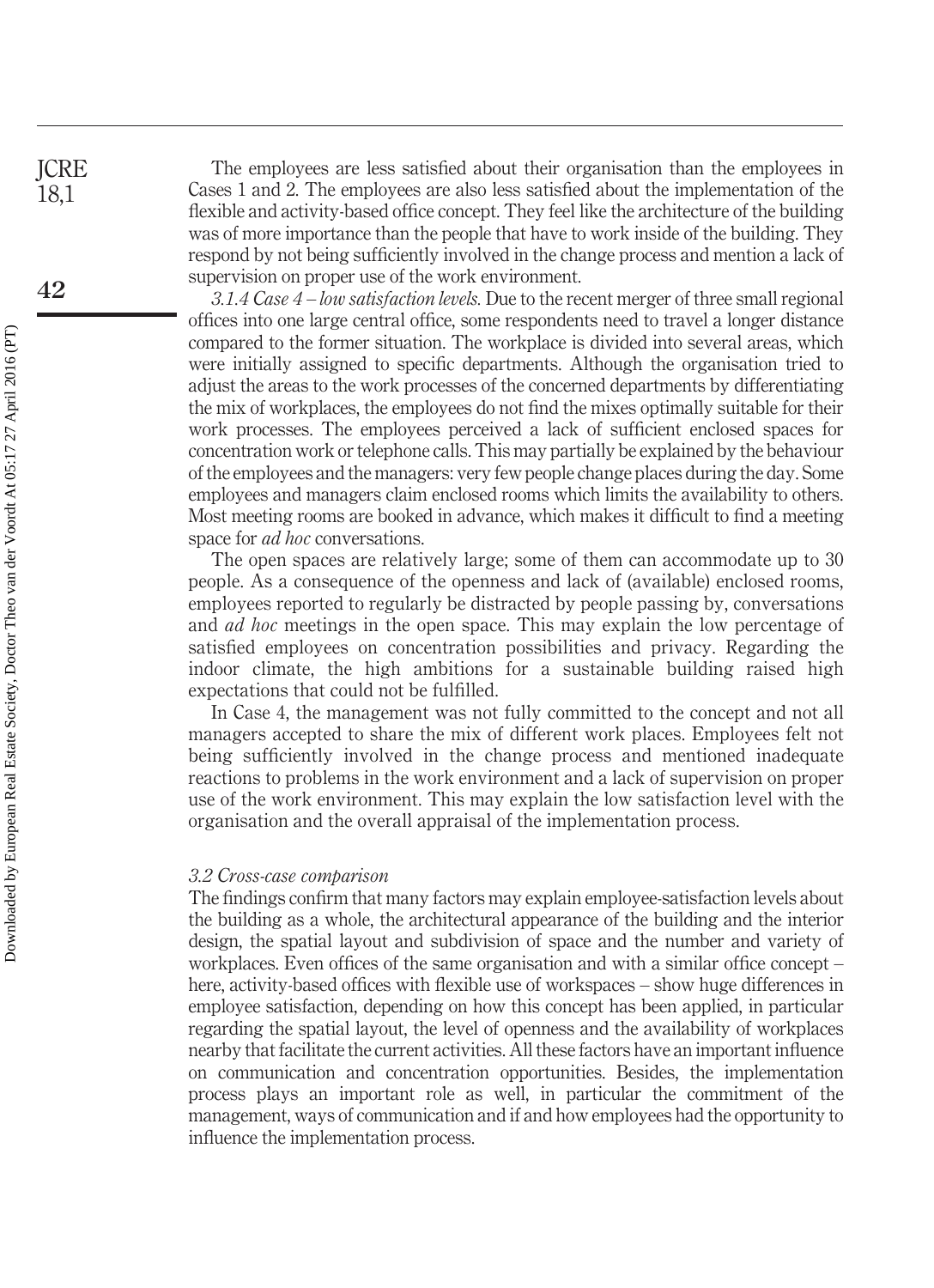## **4. Conclusions and practical implications**

Some convincing critical factors came to the fore from the analyses of two successful and two less-successful cases. Regarding the physical environment, most critical seems to be a well thought-out spatial support of both communication and concentration. Open spaces should be alternated with enclosed rooms that are dedicated to concentration work or telephone calls and provide some privacy. Sufficient acoustic measures are needed to avoid aural distraction. As shown in several other studies, large open workspaces, accommodating more than approximately 15 people, should be avoided due to concentration and privacy issues [\(Hedge, 1982;](#page-16-0) Hua *et al.*[, 2010;](#page-16-15) [Seddigh](#page-16-16) *et al.*, [2014\)](#page-16-16). Large open spaces can be visually and acoustically subdivided in smaller areas. In accordance with earlier research [\(Peponis](#page-16-17) *et al.*, 2007; [Oseland](#page-16-18) *et al.*, 2011), meeting spaces turn out to be ideally located in the vicinity of the work areas, especially when it comes to (smaller) meeting spaces to facilitate *ad hoc* gatherings or sessions. Other recurrent success factors are a comfortable indoor climate and a large amount of daylight. Also, the use of light and/or natural colours seems to have a positive effect on the satisfaction of employees. These findings are in line with the results of former research of [Brill and Weideman \(2001\).](#page-15-20) Based on the responses of 13,000 office workers in different settings, they found the following factors to be most critical for a successful and productive work environment: the ability to work alone without being distracted; appropriate spatial conditions for spontaneous interaction, meetings and distraction-free group work; workplace comfort and ergonomics; enough space for items; high-quality lighting and daylight; and personal control over temperature and air quality. The current findings and the confirmation of findings from former research show that in spite of many changes in society, organisations, business processes and ways of working, some factors are constant over time and place and should always be taken into account carefully to be successful. The findings also provide research-based evidence that an appropriate work environment really matters and can make a substantial difference in high or low employee satisfaction.

Regarding the preparation and implementation process, it is striking that both successful cases had a committed management team that participated in the concept of flexible working, whereas the management teams in the worst cases were much less supportive to the new housing concept and sometimes even claimed enclosed workspaces on the long term. Both successful cases were implemented with a relatively high level of end-user involvement. This is in line with the outcomes of earlier studies on success factors in implementation processes (Beer *et al.*[, 1990;](#page-15-17) [Dewulf and Vos, 1998;](#page-15-18) [van](#page-16-4) [der Voordt, 2003;](#page-16-4) [Klein and Knight, 2005;](#page-16-14) [Kreitner and Kinicki, 2007;](#page-16-11) [de Bruyne, 2007\)](#page-15-15).

Although these arguments sound plausible to explain the differences in satisfaction levels, due to the huge number of possible influencing factors, it is difficult to "prove" cause-effect relationships, that is the impact of particular work environment characteristics on employee satisfaction regarding a particular item. Employee satisfaction about the organisation (ranging from 84 to 49 per cent) may also have had an influence on the appraisal of the physical environment. Whereas satisfaction with the content and complexity of the work may have an influence as well; this percentage is quite similar and rather high in all four cases, ranging from 73 to 82 per cent. Another factor that might have had an influence on satisfaction levels is the size of the cases; the two successful cases are both smaller in size compared to the two less successful cases.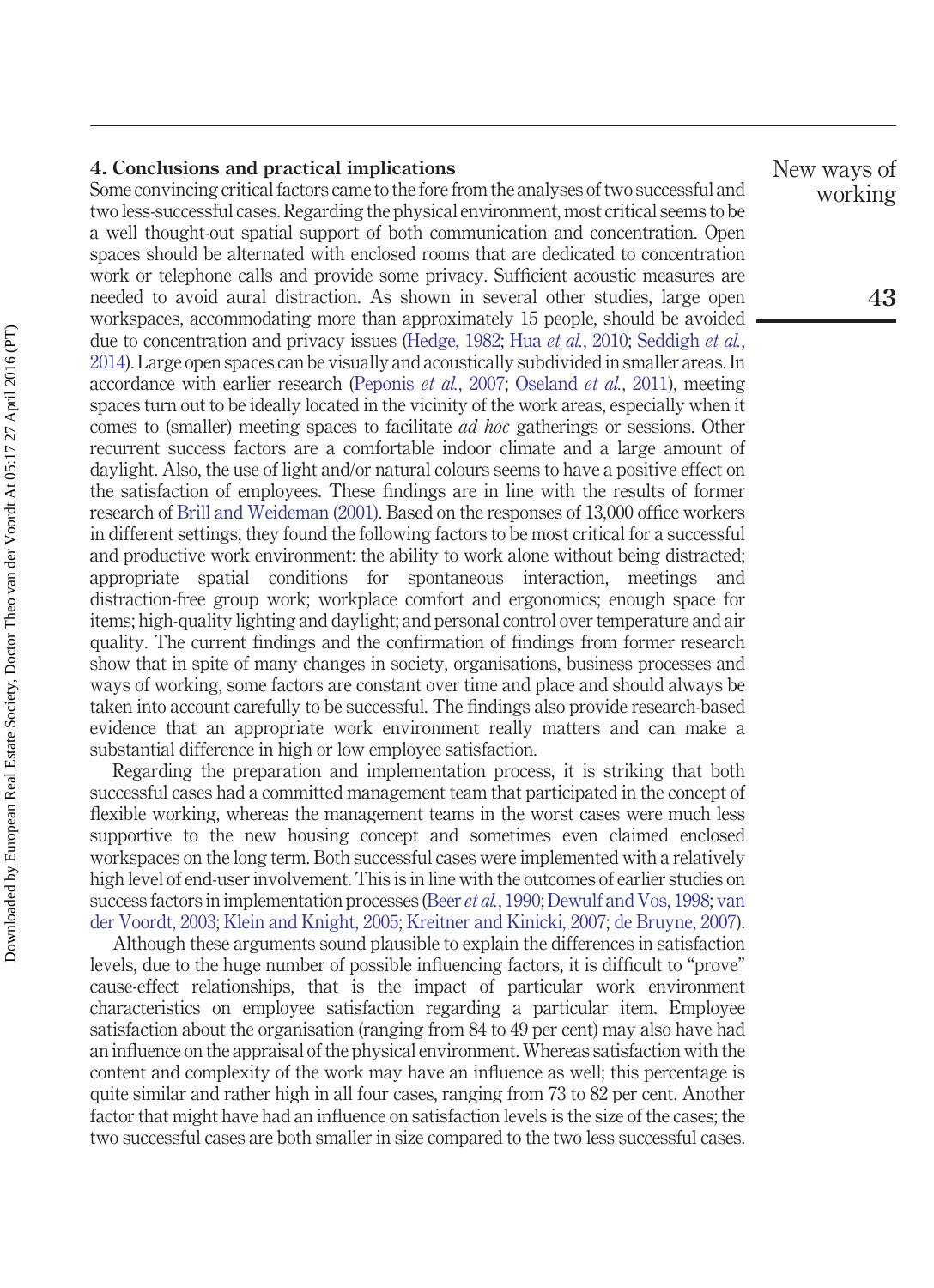| It is expected that when managers take into account the lessons learned from pre- and<br>post-occupancy evaluations, the number of satisfied employees will increase.<br>Regarding the layout, interior design and facilities it is recommended to provide:                                                                                                                                                                                                                                                                                 |
|---------------------------------------------------------------------------------------------------------------------------------------------------------------------------------------------------------------------------------------------------------------------------------------------------------------------------------------------------------------------------------------------------------------------------------------------------------------------------------------------------------------------------------------------|
| a variety of work spaces, with an adequate mix of places supporting<br>communication and collaboration and places supporting concentration and<br>privacy, individually and for groups;                                                                                                                                                                                                                                                                                                                                                     |
| separations between open communication areas (e.g. pantries) and working areas;                                                                                                                                                                                                                                                                                                                                                                                                                                                             |
| enough acoustic and visual privacy in open environments; sufficient acoustic<br>materials and measures;                                                                                                                                                                                                                                                                                                                                                                                                                                     |
| not too large open spaces, but smaller open zones with a good overview, alternated<br>with enclosed spaces or panels;                                                                                                                                                                                                                                                                                                                                                                                                                       |
| short distances to places that are frequently needed by employees (e.g. spaces for<br>$\bullet$<br><i>ad hoc</i> meetings for 2-4 persons);                                                                                                                                                                                                                                                                                                                                                                                                 |
| natural materials and light colours and materials;<br>$\bullet$<br>lots of daylight;<br>$\bullet$                                                                                                                                                                                                                                                                                                                                                                                                                                           |
| appropriate IT facilities for different types of activities, including filing; and<br>$\bullet$<br>clear behavioural rules to enable proper use of the workplaces.                                                                                                                                                                                                                                                                                                                                                                          |
| Regarding the implementation process, it is recommended to take care of:<br>sound information and communication about the concept;<br>$\bullet$<br>commitment of the management;<br>adequate managing of expectations;<br>٠                                                                                                                                                                                                                                                                                                                 |
| opportunities for the employees to share their ideas about the work environment<br>and way of working;                                                                                                                                                                                                                                                                                                                                                                                                                                      |
| after care, to make the employees accustomed with the use and (expected)<br>$\bullet$<br>behaviour such as clean desk; and                                                                                                                                                                                                                                                                                                                                                                                                                  |
| quick responses to complaints or misunderstandings.<br>$\bullet$                                                                                                                                                                                                                                                                                                                                                                                                                                                                            |
| A strength and a limitation of this research is that the two successful and the two<br>less-successful cases represent one public organisation. Possibly influential context<br>factors are excluded by using cases from the same organisation, but it is more difficult<br>to generalise the results. Additional case studies are needed to find out if similar findings<br>will come to the fore in commercial private offices or organisations in other sectors, such<br>as research and development, health care or retail and leisure. |
|                                                                                                                                                                                                                                                                                                                                                                                                                                                                                                                                             |

## **References**

- <span id="page-14-0"></span>Allen, T., Bell, A., Graham, R., Hardy, B. and Swaffer, F. (2004), *Working without Walls*, DEGW/ Norwich, HMSO, London.
- <span id="page-14-1"></span>Appel-Meulenbroek, R. Groenen, P. and Janssen, I. (2011), "An end users perspective on activity-based office concepts", *[Journal of Corporate Real Estate](http://www.emeraldinsight.com/action/showLinks?system=10.1108%2F14630011111136830)*, Vol. 13 No. 2, pp. 122-135.
- <span id="page-14-2"></span>Appel-Meulenbroek, R., Kemperman, A., Van Susante, P. and Hoendervanger, J.G. (2015), "Differences in employee satisfaction in new versus traditional work environments",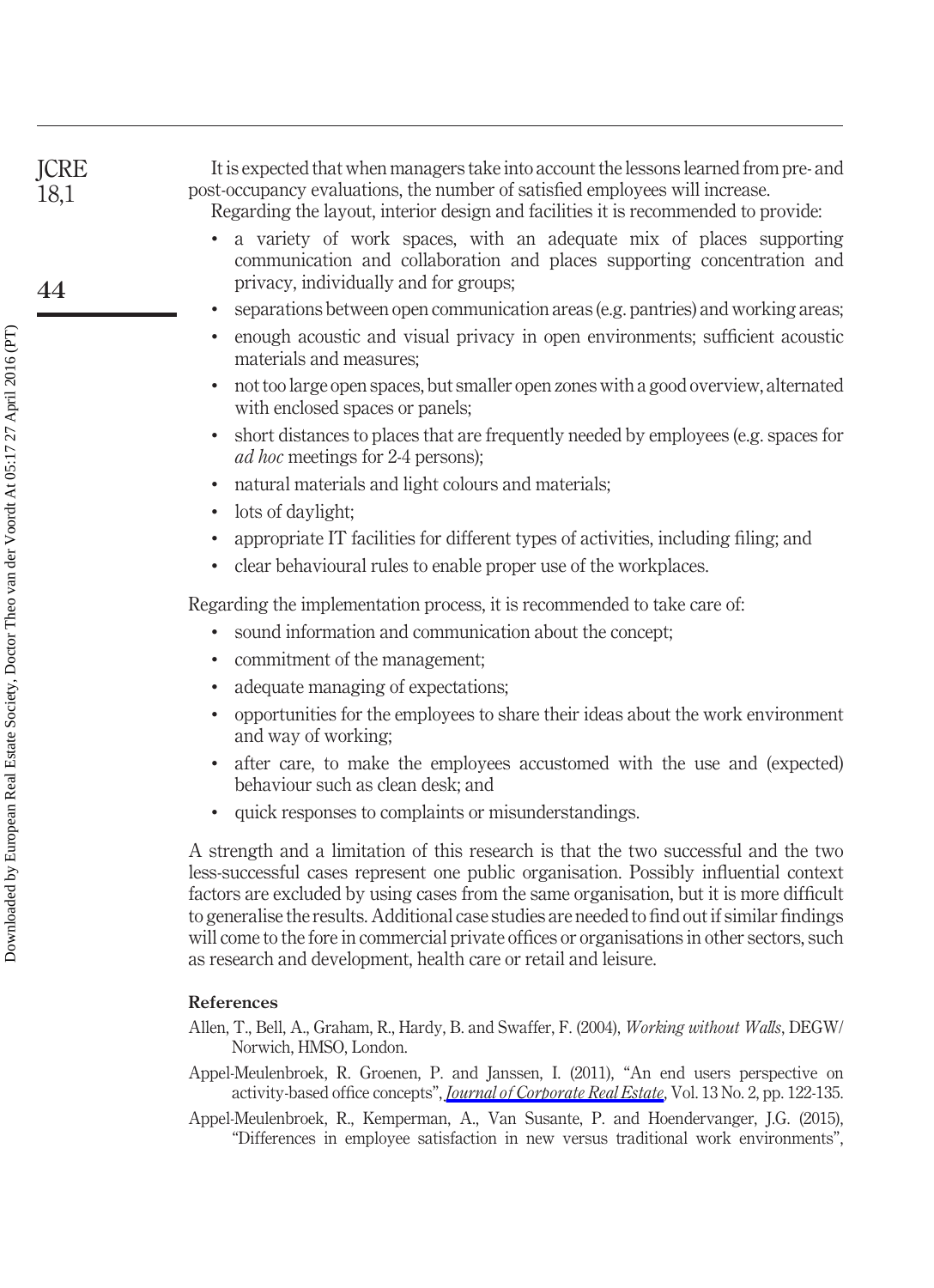*Proceedings of the European Facility Management Conference EFMC 2015, Glasgow, 1-3 June*. New ways of working

- <span id="page-15-7"></span>Aronoff, S. and Kaplan, A. (1995), *Total Workplace Performance. Rethinking the Office Environment*, WDL Publications, Ottawa.
- <span id="page-15-10"></span>Bakker, I. (2014), "Uncovering the secrets of a productive work environment. A journey through the impact of plants and colour", PhD thesis, Faculty of Industrial design, TU Delft.
- <span id="page-15-3"></span>Banbury, S.P. and Berry, D.C. (2005), "Office noise and employee concentration: identifying causes of disruption and potential improvements", *[Ergonomics](http://www.emeraldinsight.com/action/showLinks?crossref=10.1080%2F00140130412331311390&isi=000225452200003)*, Vol. 48 No. 1, pp. 25-37.
- <span id="page-15-6"></span>Becker, F. (1993), *The Ecology of New Ways of Working: Non Territorial Offices*, Cornell University, International Workplace Studies Program, Ithaca, NY.
- <span id="page-15-4"></span>Becker, F. (2004), *Offices at Work. Uncommon Workspace Strategies that Add Value and Improve Performance*, Jossey-Bass, San Francisco, CA.
- <span id="page-15-0"></span>Bedoir, F. (1979), "Open plan offices, landscape offices and celltype office", *Architektur*, No. 1, pp. 16-26.
- <span id="page-15-17"></span>Beer, M., Eisenstat, R.A. and Spector, B. (1990), "Why change programs don't produce change", *Harvard Business Review*, November-December, pp. 4-12.
- <span id="page-15-1"></span>Block, L.K. and Stokes, G.S. (1989), "Performance and satisfaction in private versus non-private work settings", *[Environment and Behavior](http://www.emeraldinsight.com/action/showLinks?crossref=10.1177%2F0013916589213003&isi=A1989U361300003)*, Vol. 21, pp. 277-297.
- <span id="page-15-11"></span>Blok, M., De Korte, E., Groenesteijn, L., Formanoy, M. and Vink, P. (2009), "The effects of a task facilitating working environment on office space use, communication, concentration, collaboration, privacy and distraction", *Proceedings of the 17th World Congress on Ergonomics, Beijing*.
- <span id="page-15-9"></span>Bodin-Danielsson, C.B. and Bodin, L. (2008), "Office type in relation to health, well-being, and job satisfaction among employees", *[Environment and Behavior](http://www.emeraldinsight.com/action/showLinks?crossref=10.1177%2F0013916507307459&isi=000259301500003)*, Vol. 40, pp. 636-668.
- <span id="page-15-2"></span>Brennan, A., Chugh, J.S. and Kline, T. (2002), "Traditional versus open office design: a longitudinal fieldstudy", *[Environment and Behavior](http://www.emeraldinsight.com/action/showLinks?crossref=10.1177%2F0013916502034003001&isi=000174930300001)*, Vol. 34 No. 3, pp. 279-299.
- <span id="page-15-20"></span>Brill, M. and Weidemann, S. (2001), *Disproving Widespread Myths about Workplace Design*, Kimball International, Jasper.
- <span id="page-15-14"></span>Brunia, S. and Hartjes-Gosselink, A.M. (2009), "Personalization in non-territorial offices: a study of a human need", *[Journal of Corporate Real Estate](http://www.emeraldinsight.com/action/showLinks?system=10.1108%2F14630010910985922)*, Vol. 11 No. 3, pp. 169-181.
- <span id="page-15-13"></span>De Been, I. and Beijer, M. (2014), "The influence of office type on satisfaction and perceived productivity support", *[Journal of Facilities Management](http://www.emeraldinsight.com/action/showLinks?system=10.1108%2FJFM-02-2013-0011)*, Vol. 12 No. 2, pp. 142-157.
- <span id="page-15-19"></span>De Been, I., Beijer, M. and Den Hollander, D. (2015), "How to cope with dilemmas in activity-based work environments", *Proceedings of the European Facility Management Conference EFMC 2015, Glasgow, 1-3 June*.
- <span id="page-15-15"></span>de Bruyne, E. (2007), *Effectieve Implementatie van Kantoorinnovatie*, Center for People and Buildings, Delft.
- <span id="page-15-18"></span>Dewulf, G.P.R.M. and Vos, P.G.J.C. (1998), "De (on-)mogelijkheden van kantoorinnovatie. Een fenomeen beschouwd", *M&O*, Vol. 1, pp. 7-28.
- <span id="page-15-8"></span><span id="page-15-5"></span>Duffy, F. (1992), *The Changing Workplace*, Phaidon Press, London.
- Duffy, F. and Powell, K. (1996), *The New Office*, Conran Octopus, London.
- <span id="page-15-16"></span><span id="page-15-12"></span>Finch, E. (2012), *Facilities Change Management*, Wiley-Blackwell, Chichester.
- Gorgievski, M.J., van der Voordt, Th. J.M., van Herpen, S.G.A. and van Akkeren, S. (2010), "After the fire. New ways of working in an academic setting", *[Facilities](http://www.emeraldinsight.com/action/showLinks?system=10.1108%2F02632771011023159)*, Vol. 28 Nos 3/4, pp. 206-224.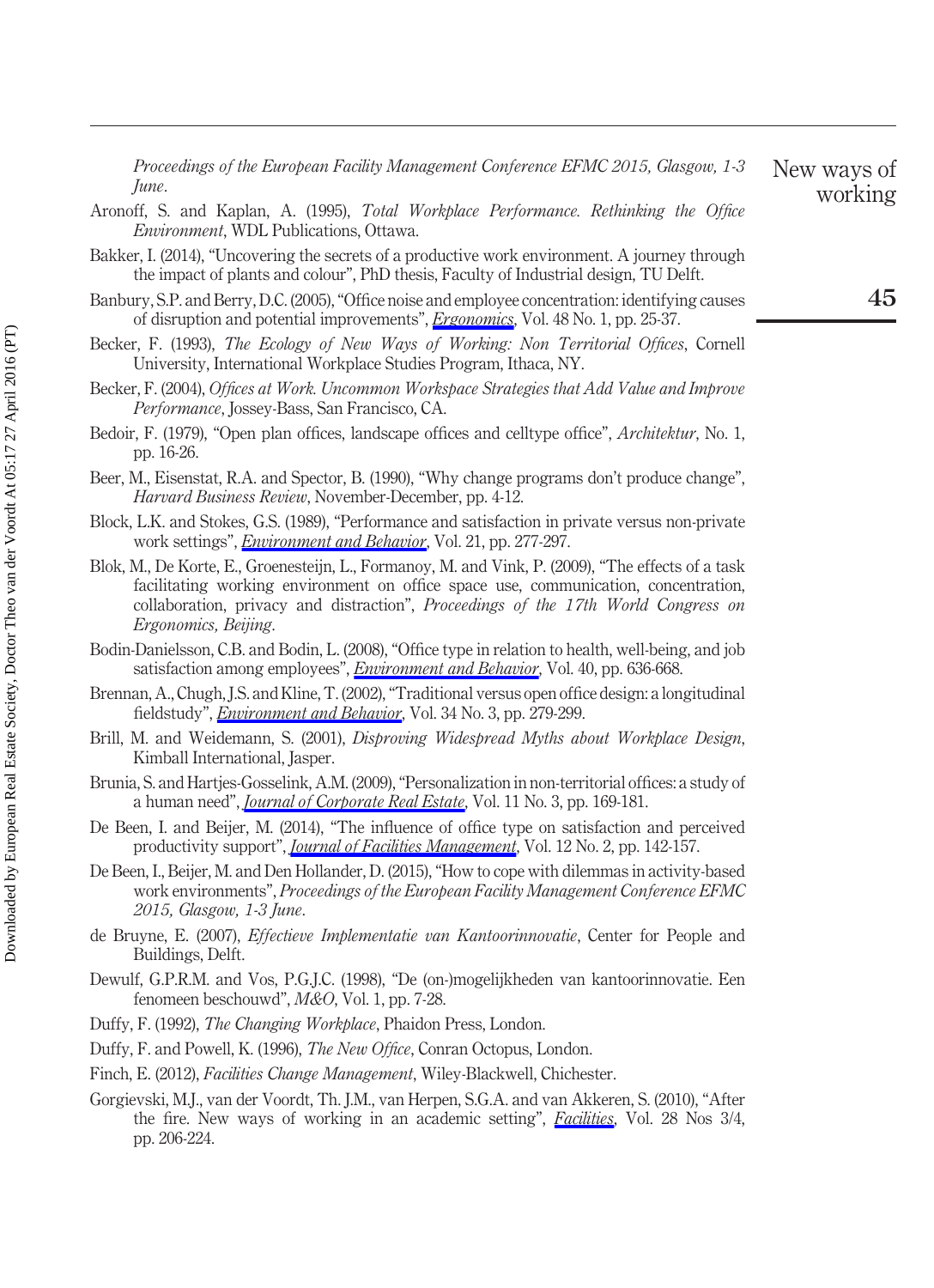<span id="page-16-5"></span><span id="page-16-0"></span>

| <b>ICRE</b><br>18,1 | Haynes, B.P. (2008), "Impact of workplace connectivity on office productivity", <i>Journal of</i><br>Corporate Real Estate, Vol. 10 No. 4, pp. 286-302.                                                                                                                                                                                             |
|---------------------|-----------------------------------------------------------------------------------------------------------------------------------------------------------------------------------------------------------------------------------------------------------------------------------------------------------------------------------------------------|
|                     | Hedge, A. (1982), "The open-plan office. A systematic investigation of employee reactions to their<br>work environment", <i>Environment and Behavior</i> , Vol. 14 No. 5, pp. 519-542.                                                                                                                                                              |
| 46                  | Hoendervanger, J.G., Bergsma, F., van der Voordt, T. and Jensen, P.A. (2016), "Tools to manage<br>and measure adding value by FM and CREM", in Jensen, P.A. and van der Voordt, T. (Eds).<br>Facilities Management and Corporate Real Estate Management as Value Drivers: How to<br><i>Manage and Measure Adding Value, Routledge, Oxfordshire.</i> |

- <span id="page-16-15"></span><span id="page-16-12"></span>Hua, Y., Loftness, V., Kraut, R. and Powell, K.M. (2010), "Workplace collaborative space layout typology and occupant perception of collaboration environment", *[Environment and](http://www.emeraldinsight.com/action/showLinks?crossref=10.1068%2Fb35011&isi=000279236000004) [Planning B: Planning and Design](http://www.emeraldinsight.com/action/showLinks?crossref=10.1068%2Fb35011&isi=000279236000004)*, Vol. 37, pp. 429-448.
- <span id="page-16-3"></span>Kim, J. and De Dear, R. (2013), "Workspace satisfaction: the privacy-communication trade-off in open-plan offices", *[Journal of Environmental Psychology](http://www.emeraldinsight.com/action/showLinks?crossref=10.1016%2Fj.jenvp.2013.06.007&isi=000330335900003)*, Vol. 36, pp. 18-26.
- <span id="page-16-14"></span>Klein, K.J. and Knight, A.P. (2005), "Innovation implementation. Overcoming the challenge", *[Current Directions in Psychological Science](http://www.emeraldinsight.com/action/showLinks?crossref=10.1111%2Fj.0963-7214.2005.00373.x&isi=000233231600004)*, Vol. 14 No. 5, pp. 243-246.
- <span id="page-16-11"></span>Kreitner, R. and Kinicki, A. (2007),*Organisational Behaviour*, 7th ed., McGraw Hill, New York, NY.
- <span id="page-16-7"></span>Leaman, A. (1995), "Dissatisfaction and office productivity", *[Facilities](http://www.emeraldinsight.com/action/showLinks?system=10.1108%2F02632779510078120)*, Vol. 13 No. 2, pp. 13-19.
- <span id="page-16-8"></span>Maarleveld, M., Volker, L., van der Voordt, T.J.M. (2009), "Measuring employee satisfaction in new offices – the WODI toolkit", *[Journal of Facilities Management](http://www.emeraldinsight.com/action/showLinks?system=10.1108%2F14725960910971469)*, Vol. 7 No. 3, pp. 181-197.
- <span id="page-16-18"></span>Oseland, N., Marmot, A., Swaffer, F. and Ceneda, S. (2011), "Environments for successful interaction", *[Facilities](http://www.emeraldinsight.com/action/showLinks?system=10.1108%2F02632771111101322)*, Vol. 29 Nos 1/2, pp. 50-62.
- <span id="page-16-17"></span>Peponis, J., Bafna, S., Bajaj, R., Bromberg, J., Congdon, C. and Rashid, M. (2007), "Designing space to support knowledge work", *[Environment and Behavior](http://www.emeraldinsight.com/action/showLinks?crossref=10.1177%2F0013916506297216&isi=000250557200005)*, Vol. 39 No. 6, pp. 815-840.
- <span id="page-16-2"></span>Purdey, B. and Leifer, D. (2012), "A preliminary study of cognitive failures in open plan offices", *[Facilities](http://www.emeraldinsight.com/action/showLinks?system=10.1108%2F02632771211252315)*, Vol. 30 Nos 11/12, pp. 472-487.
- <span id="page-16-9"></span>Riratanaphong, C. and van der Voordt, T. (2011), "Satisfaction and productivity after workplace change", *European Facility Management Conference*, Vienna, 23-25 May.
- <span id="page-16-10"></span>Riratanaphong, C. and van der Voordt, Th. (2012), "Performance measurement of workplace change: a comparative analysis of data from Thailand, the Netherlands and Finland", in Jensen, P.A., van der Voordt, T. and Coenen, C. (Eds), *The Added Value of Facilities Management – Concepts, Findings and Perspectives*, Lyngby, Polyteknisk Verlag, pp. 248-265.
- <span id="page-16-16"></span>Seddigh, A., Berntson, E., Bodin Danielson, C. and Westerlund, H. (2014), "Concentration requirements modify the effect of office type on indicators of health and performance", *[Journal of Environmental Psychology](http://www.emeraldinsight.com/action/showLinks?crossref=10.1016%2Fj.jenvp.2014.01.009&isi=000336874600018)*, Vol. 38, pp. 167-174.
- <span id="page-16-1"></span>Sundstrøm, E., Herbert, R.K. and Brown, D.W. (1982), "Privacy and communication in an open plan office: a case study", *[Environment and Behavior](http://www.emeraldinsight.com/action/showLinks?crossref=10.1177%2F0013916582143007&isi=A1982NS58900007)*, Vol. 14 No. 5, pp. 379-392.
- <span id="page-16-13"></span>Unger, N.J. (2004), *Kantoorinnovatie moet je willen, kunnen en moeten*, Open Universiteit Nederland, Den Haag.
- <span id="page-16-4"></span>van der Voordt, D.J.M. (2003), *Costs and Benefits of Innovative Workplace Design*, Center for People and Buildings, Delft.
- <span id="page-16-6"></span>van der Voordt, D.J.M., Ikiz-Koppejan, Y.M.D. and Gosselink, A. (2012), "Evidence-based decision-making on office accommodation: accommodation choice mode", in Mallory-Hill, S., Preiser, W.F.E. and Watson, C. (Eds), *Enhancing Building Performance*, Wiley-Blackwell, Chichester.